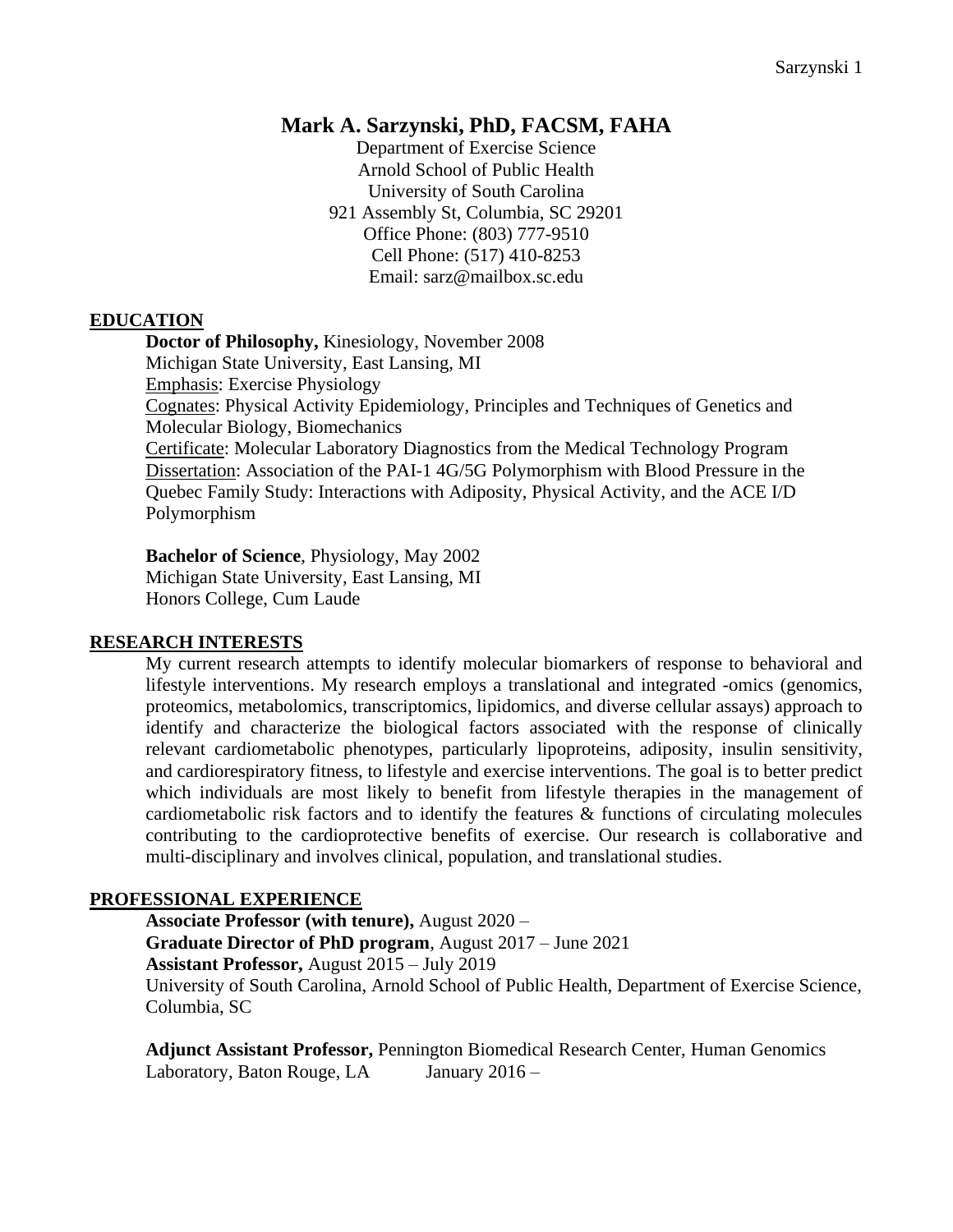**Assistant Professor-Research,** Pennington Biomedical Research Center, Human Genomics Laboratory, Baton Rouge, LA July 2014 – July 2015

• Principal or co-investigator on several projects that analyze data from exercise or dietary interventions to identify the predictors, genes and biological pathways associated with the response of metabolic traits, particularly lipoproteins, to behavioral and lifestyle modifications

**Instructor-Research (Faculty),** Pennington Biomedical Research Center, Human Genomics Laboratory, Baton Rouge, LA August 2012 – June 2014

• Principal investigator on two funded projects that examine the variability in lipids and lipoproteins in response to regular exercise and analyzes observational and experimental data to identify the genes and biological pathways underlying this variability

**Post-doctoral Fellow,** Pennington Biomedical Research Center, Human Genomics Laboratory, Baton Rouge, LA January 2009 – July 2012

- Genome-wide association analyses examining the response of health-related traits (e.g., lipids, fitness, blood pressure, heart rate, insulin) to exercise training in the HERITAGE Family Study
- Secondary data analyses of large datasets including CARDIA, Swedish Obese Subjects, and HERITAGE Family Study to examine the association of candidate genes with blood pressure, fitness, obesity, and lipids

**Graduate Research Assistant,** Michigan State University, Department of Kinesiology, East Lansing, MI August 2007 – June 2008

• Statistical data analysis for the UNKids Study, a mixed longitudinal study of children with data for physical activity, cardiovascular risk factors, and candidate genes.

**Graduate Teaching Assistant,** Michigan State University, Department of Kinesiology, East Lansing, MI August 2004 – July 2007

• Taught academic courses and activity classes and assisted in curriculum development (details under Teaching Experience)

## **Other Professional Activities**

**Ad hoc member**, NIH Cancer, Heart, and Sleep Epidemiology A (CHSA) study section, June 25-26, 2021

**Ad hoc member**, NIH Cancer, Heart, and Sleep Epidemiology A (CHSA) study section, Feb 25-26, 2021

**Member**, ACSM's Fit Society Page® Newsletter Editorial Board Committee. 2017 – 2018

**Member**, National Exercise Clinical Trials Network (NExTNet). 2015 – 2018

**Member**, Membership & Communications Committee of the American Heart Association Lifestyle and Cardiometabolic Health Council. 2014 – 2020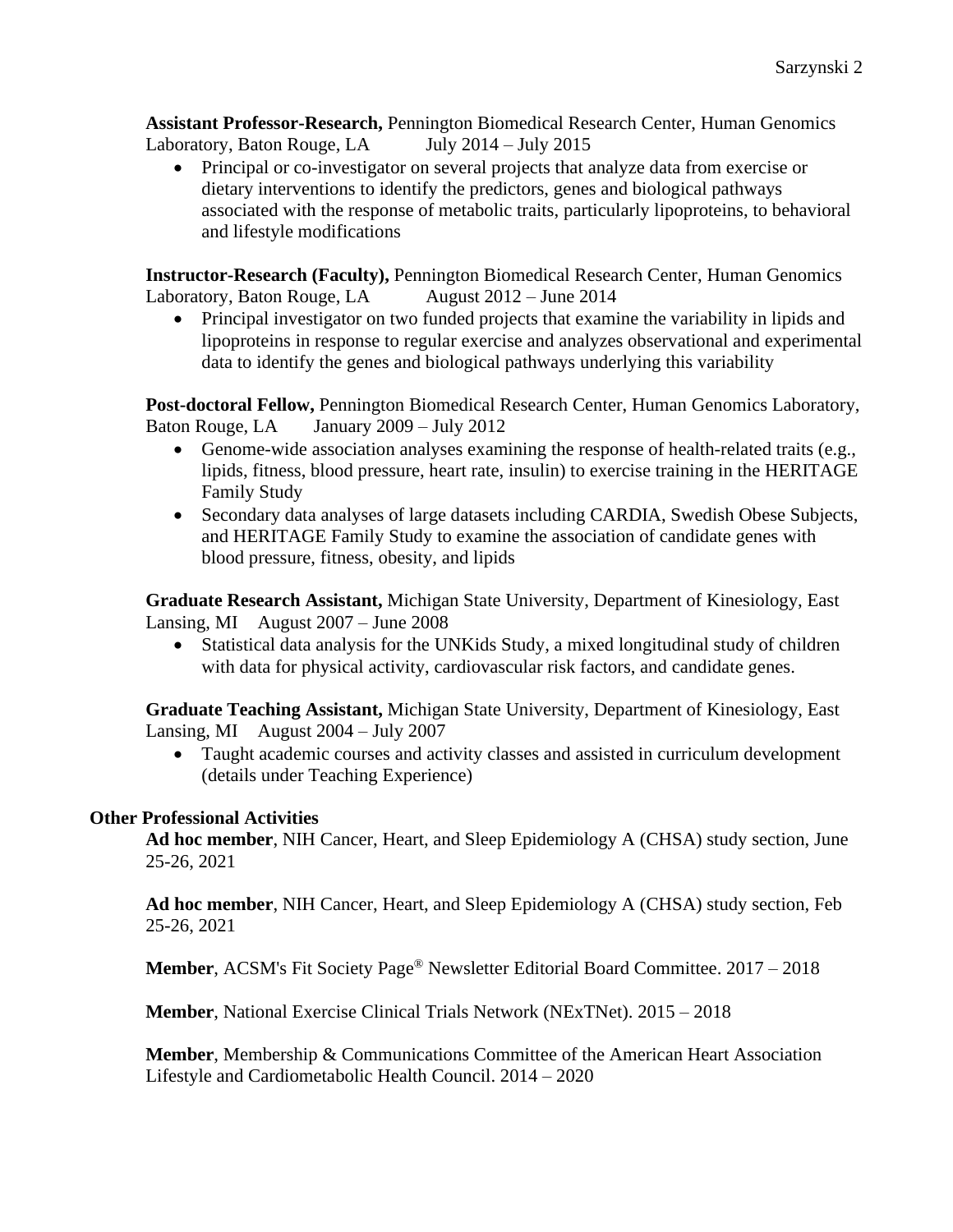**Member**, Coronary Artery Risk Development in young Adults (CARDIA) Study Physical Activity & Fitness Working Group. 2011– present

#### **Additional Training**

**Attendee,** UNC Nutrition Research Institute's (NRI) Nutrigenetics, Nutrigenomics, and Precision Nutrition Workshop, Kannapolis, NC, June 3 – 6, 2019

**Mentee,** NIH Bootcamp, Arnold School of Public Health, University of South Carolina, December 2017 – August 2018

**Attendee,** NIH/NIGMS Metabolomics Workshop, University of Alabama at Birmingham, Birmingham, AL, June 14-18, 2015

**Attendee,** European Bioinformatics Institute-Wellcome Trust workshop on Proteomics Bioinformatics, Wellcome Trust Genome Campus, Hinxton, Cambridge, UK, November 11-15, 2013

**Attendee,** National Lipid Association's Translation of HDL Science Master Class: Core Curriculum Intensive Program, Charlotte, NC, September 13-14, 2012

**Fellow,** AHA/CDC Ten-Day Seminar on the Epidemiology and Prevention of Cardiovascular Disease, Tahoe City, CA. July-August 2012

Attendee, 2<sup>nd</sup> Annual NSF-Funded Five-Day Short Course on Statistical Genetics & Statistical Genomics, Honolulu, HI. July 2009

**Attendee,** Molecular and Clinical Nutrition I & II, semester-long courses jointly given by LSU College of Human Ecology and PBRC involving the development of current concepts of nutritional effects on health through the use of cellular, molecular, genetic, and epidemiological tools. Fall 2008 & Fall 2009

## **PROFESSIONAL AFFILIATIONS**

- American Association for the Advancement of Science, 2011- present
- American College of Sports Medicine, 2004 present, Fellow since 2016
- American Heart Association, 2010 present, Fellow since 2015
	- o Council on Lifestyle and Cardiometabolic Health
	- o Council on Arteriosclerosis, Thrombosis, Vascular Biology
- International Atherosclerosis Society, 2014 present
- American Society for Biochemistry and Molecular Biology, 2014 2015
- National Lipid Association, 2012 2015
- The Obesity Society 2008-2012
- The American Physiological Society 2009-2010

#### **HONORS & AWARDS**

- Fellow of the American College of Sports Medicine, 2016
- Fellow of the American Heart Association, 2015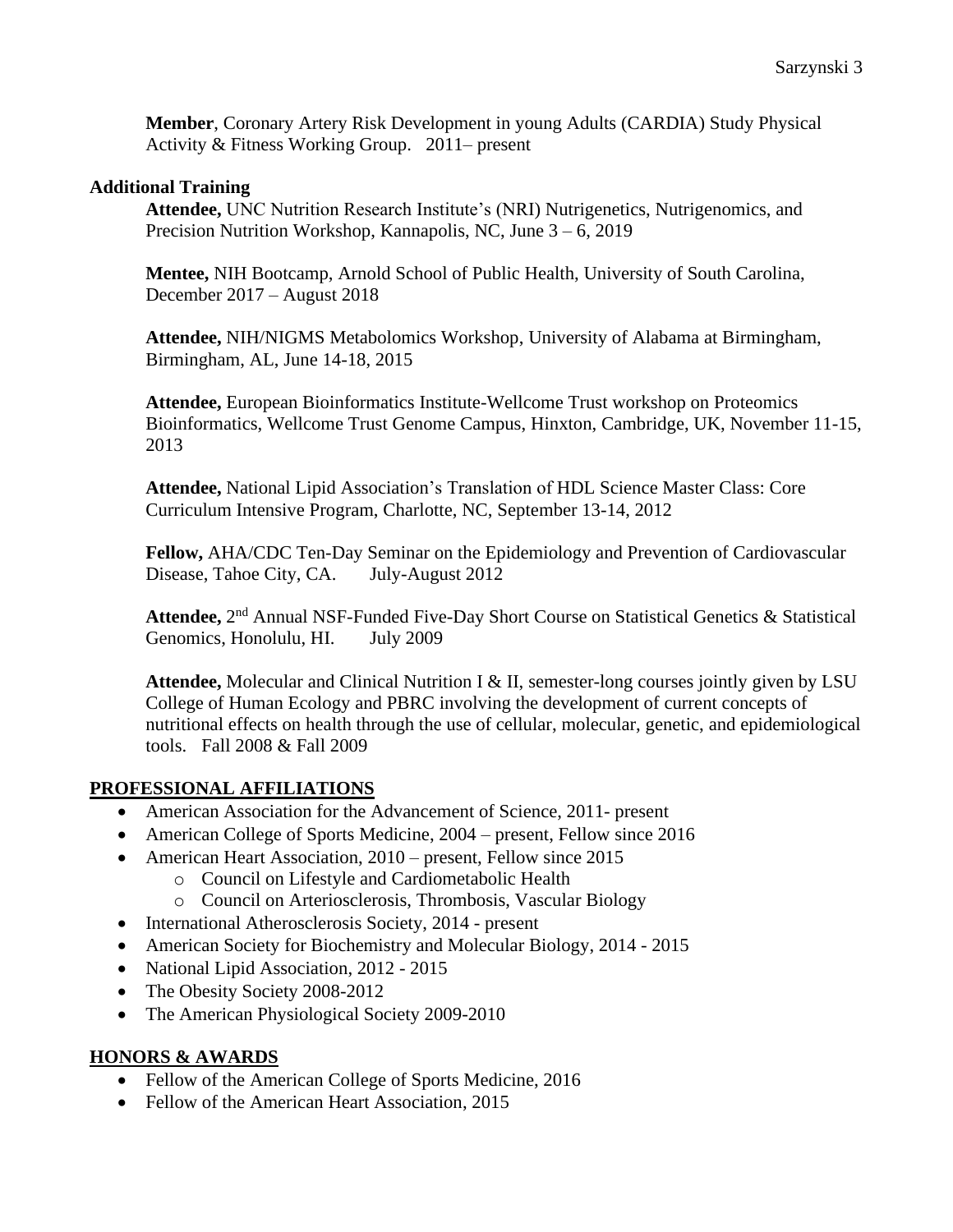- Scott Grundy Fellowship Award for Excellence in Metabolism Research, American Heart Association Council on Lifestyle and Cardiometabolic Health, 2014
- American Heart Association Greater Southeast Affiliation Postdoctoral Fellowship, 2010-2012
- The Obesity Society Early Career Research Grant, Finalist, 2011

#### **GRANTS and CONTRACTS**

# **Current Research Support:** USC Office of Undergraduate Research May 2021 – May 2022 Magellan Apprentice Award Title: The Effects of One vs. Three Sessions of Exercise on Cholesterol Efflux Budget: \$1,000 Role: **PI/Mentor** Mentee: Katherine Kerwin NIH/NIDDK R01DK128057 April 2021 – March 2026 Title: Ensuring the cultural relevance of Dietary Guidelines diet patterns among African Americans: Increasing dietary quality and reducing type 2 diabetes risk Direct Costs: \$2,651,132 Total Costs: \$3,426,100

Role: **Co-I** (Turner-McGrievy, PI) (10% effort Yrs 1-4, 15% in Yr 5)

NIH/NINR R01NR019628 March 2021 – February 2025 Title: Biochemical profiling to identify cardiometabolic responsiveness to an endurance exercise intervention Direct Costs: \$2,074,411 Total Costs: \$2,881,126 Role: **MPI** (25% effort)

3R01HL146462-02S1 April 2020 – March 2022 NIH Diversity Supplement to Emanuel Ayala Budget: \$123,032 Role: **PI/Mentor** Mentee: Emanuel Ayala

USC Office of Undergraduate Research May 2020 – May 2021 Magellan Apprentice Award Title: Does global methylation relate to body composition changes in children? Budget: \$1,000 Role: **PI/Mentor** Mentee: Andrew Hendrix

NIH/NHLBI R01HL146462 April 2019 – March 2024 Title: The Molecular and Genetic Basis of Exercise-induced Changes in HDL Function Direct Costs: \$2,770,482 Total Costs: \$3,429,123 Role: **Principal Investigator** (25% effort yrs 1-4, 33% yr 5)

#### **Completed Research Support**:

P20 GM103499 July 2019 – June 2020 NIH/NIGMS SC INBRE Bioinformatics Pilot Project Title: miRNA bioinformatics of peak VO<sub>2</sub> response to exercise training in heart failure Role: **Co-PI** Budget: \$10,000

USC Office of Undergraduate Research May 2019 – May 2020 Magellan Scholar Research Award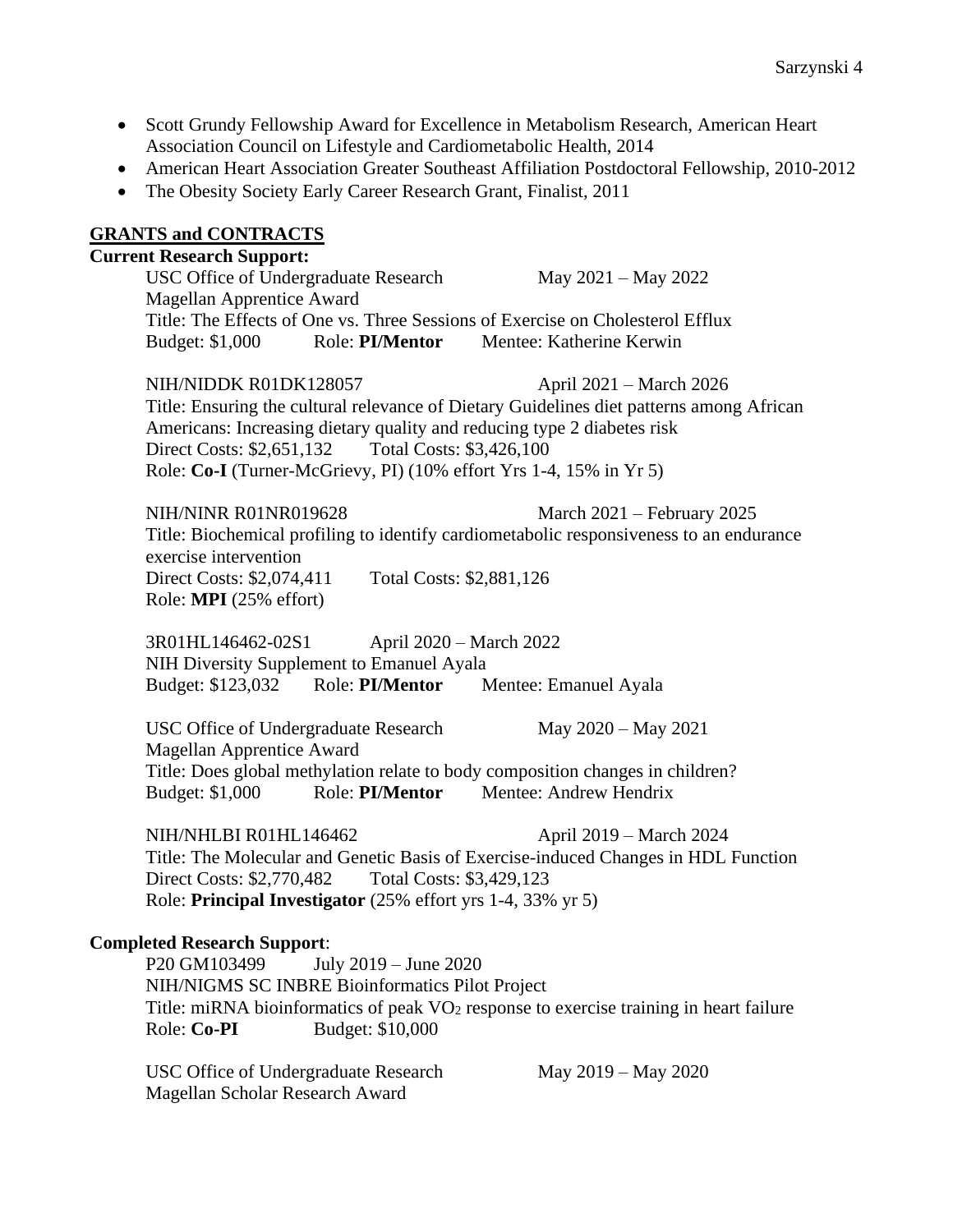Title: Time Course of Anti-Inflammatory Function of HDL Following Acute HIIT Exercise Budget: \$3,000 Role: **PI/Mentor** Mentee**:** Brice Smoker

Office of Vice President of Research November 2018 Gift from VPR to support research associated with 2nd year of SC INBRE project Amount: \$15,000

P20 GM103499 July 2018 – March 2019

NIH/NIGMS South Carolina IDeA Network of Biomedical Research Excellence (SC INBRE) Developmental Research Project Program (DRP) Title: The Effect of Exercise Training on Proteins and MicroRNAs Bound to High-Density Lipoproteins Direct Costs: \$44,278 Total Costs: \$64,867

Role: **Principal Investigator**

USC Office of Undergraduate Research January 2018 – May 2018 Magellan Scholar Research Award Title: HDL Anti-Inflammatory and Anti-Oxidative Responses to Endurance Exercise Training Budget: \$3,000 Role: **PI/Mentor** Mentees**:** Emanuel Ayala and William Clarkson

P20 GM103499 July 2017 – May 2018 NIH/NIGMS South Carolina IDeA Network of Biomedical Research Excellence (SC INBRE) Developmental Research Project Program (DRP) Title: The Effect of Exercise Training on Proteins and MicroRNAs Bound to High-Density Lipoproteins Direct Costs: \$49,991 Total Costs: \$64,867 Role: **Principal Investigator**

USC Office of the Vice President for Research July 2017 – September 2018 ASPIRE-I Innovation grant: Advanced Support for Innovative Research Excellence Title: The Effect of Exercise Training on MicroRNAs Bound to High-Density Lipoproteins. Budget: \$14,890. Role: **Principal Investigator**

5 P20 GM103641 June 2016 – May 2017 NIH/NIGMS COBRE: Center for Dietary Supplements and Inflammation pilot grant Title: Effects of short-term curcumin and multi-polyphenol supplementation on the antiinflammatory properties of HDL. Direct Costs: \$74,456 Total Costs: \$93,125 Role: **Principal Investigator**

USC Office of the Vice President for Research July 2016 – September 2017 ASPIRE-I Innovation grant: Advanced Support for Innovative Research Excellence Title: Energy Expenditure Variability by Exercise Type. Budget: \$14,999. Role: **Co-PI**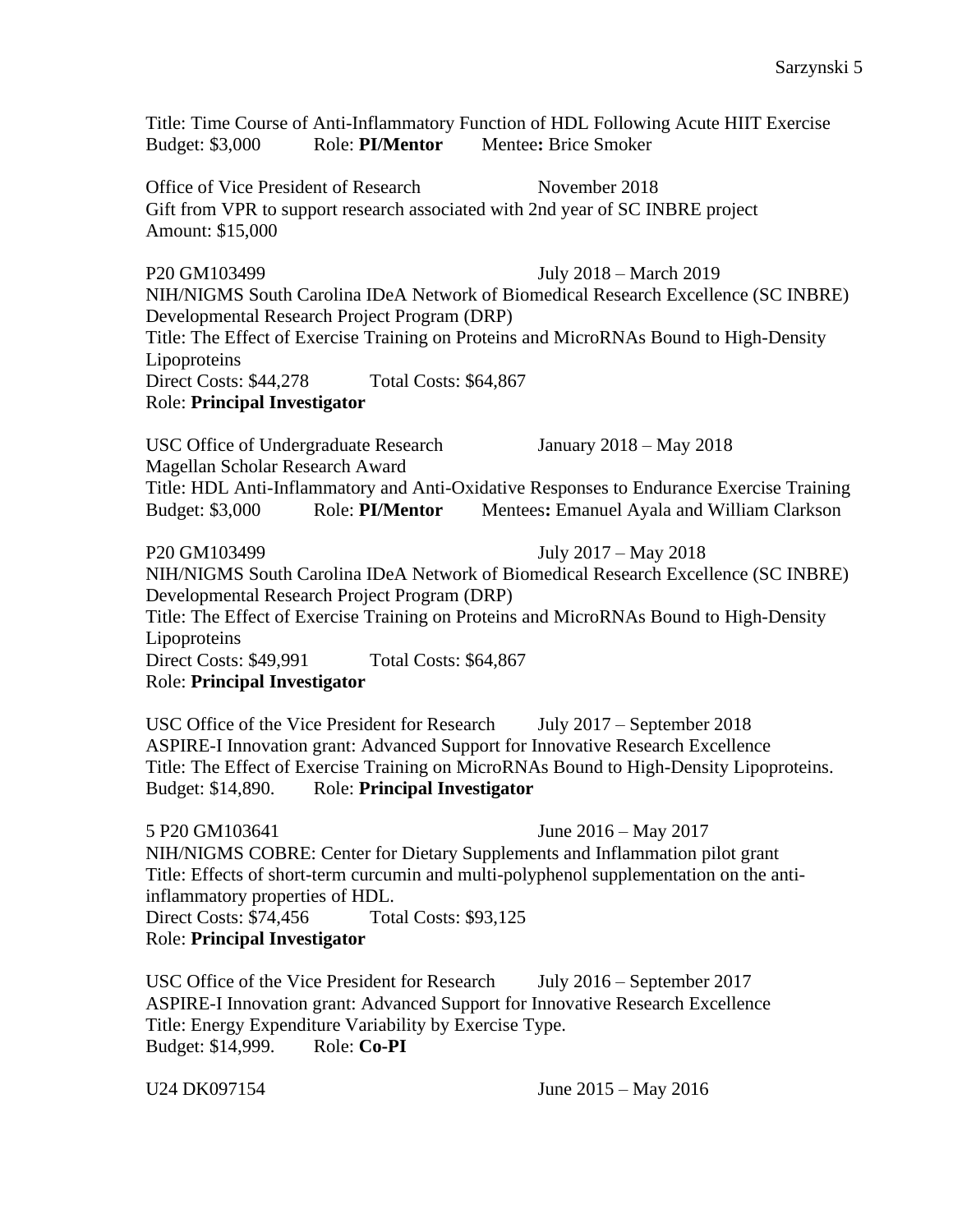NIH/NIDDK: West Coast Metabolomics Center Pilot and Feasibility Project Grants Title: Changes in the Metabolome and Lipidome in Response to Exercise Training. The goal is to employ a non-targeted approach to identify changes in the metabolome and lipidome in response to exercise training, which will then be integrated with existing genomics, transcriptomics, and proteomics data in the same individuals.

Budget: \$42,480. Role: **Principal Investigator**

U54 GM104940 March 2015 – July 2015

NIH/NIGMS Louisiana Clinical and Translational Science Center (LA CaTS) Pilot Grants Program

Title: Integrating Clinical and Genetic Data to Predict the Response of Lipoproteins to Regular Exercise. This proposal is the renewal of our previous LA CaTS pilot project. The goal is to replicate the genetic predictors of changes in lipoprotein subfraction traits with exercise, as well as to extend the project by examining the effects of exercise on HDL function and composition in adults with normal and impaired fasting glucose.

Budget: \$50,000. Role: **Principal Investigator**

P20 GM103528 August 2012 – July 2015

NIH/NIGMS "Mentoring Obesity and Diabetes Research in Louisiana". An institutional center grant supported through the Center of Biomedical Research Excellence (COBRE) program. The goal is to enhance the professional development of COBRE project principal investigators and facilitate their transition to independence as they establish extramurally funded research programs. Dr. Sarzynski is the PI of one of the five supported projects. The title of the project is "Gene-Environment Interactions and High-Density Lipoproteins: An Integrated Genomic, Biological, and Behavioral Approach."

Budget \$150,000 (annual). Role: **Project 1 Principal Investigator**

U54 GM104940 July 2013 – June 2014

NIH/NIGMS Louisiana Clinical and Translational Science Center (LA CaTS) Pilot Grants Program. The LA CaTS Center involves 8 major academic, research, and health care institutions of Louisiana to provide a unified research infrastructure with an overall theme of "prevention, care, and research of chronic diseases in the underserved population". The title of the pilot project is "Integrating Clinical and Genetic Data to Predict the Response of Lipoproteins to Regular Exercise".

Budget: \$50,000 Role: **Principal Investigator**

Prince Faisal Award April 2012 – December 2012

2012 Prince Faisal Bin Fahad International Prize for Elite Sport Development Research: "Predicting an elite endurance athlete status: a genome-wide exploration" Budget \$200,000. Role: **Co-investigator**

#### #10POST3670006 July 2010 – June 2012

American Heart Association Greater Southeast Affiliation Postdoctoral Fellowship: "Genomewide association study of the response of blood lipids to exercise training in the HERITAGE Family Study".

Budget \$88,772. Role: **Principal Investigator**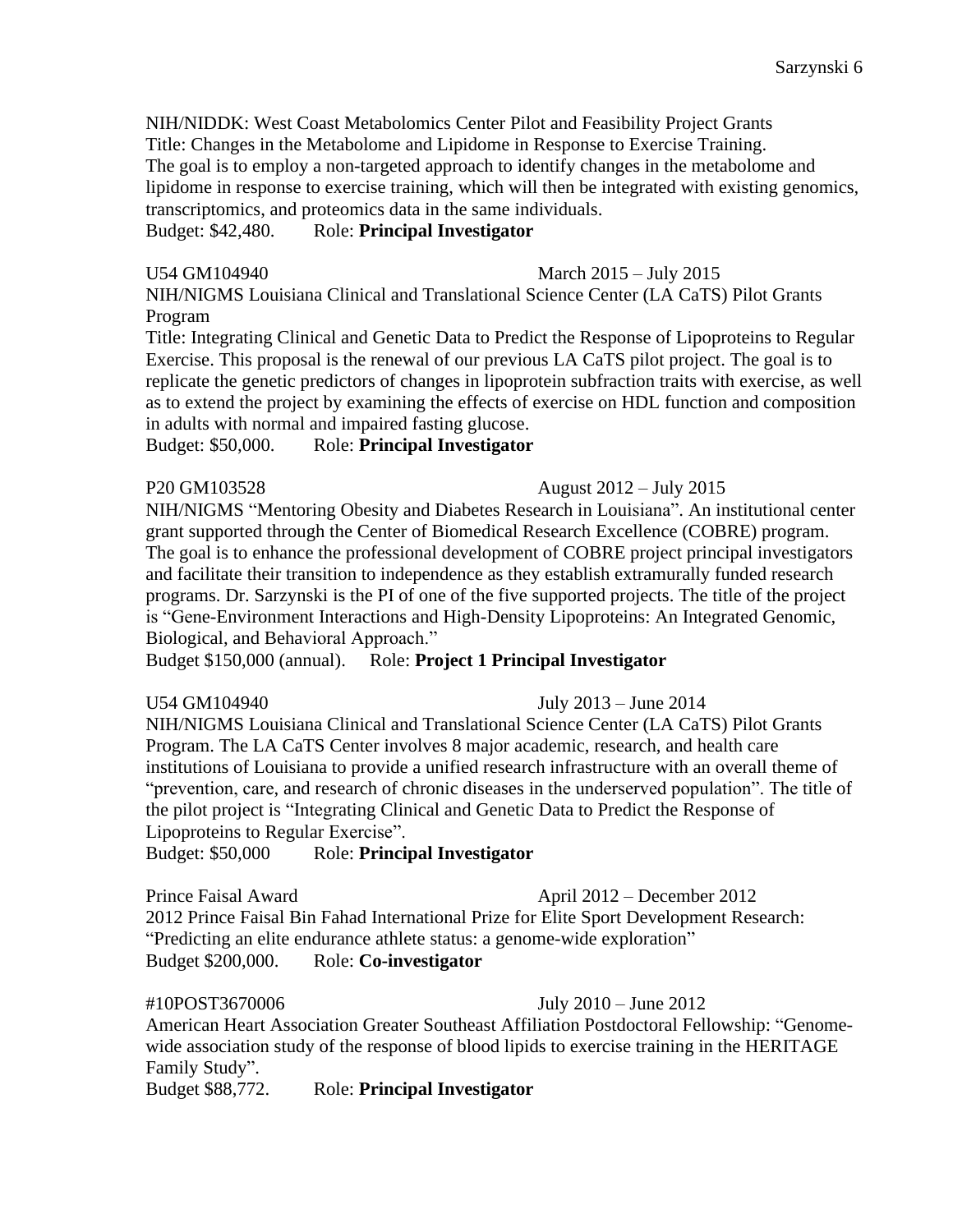#### **RESEARCH**

*\*Note:* Underlined author name denotes graduate student, while double underline denotes undergraduate student under my mentorship.

#### **Manuscripts: Published (Peer-reviewed journals)**

73. **Sarzynski MA**, Rice T, Perusse L, Tremblay A, Stanforth PR, Tchernof A, Barber JL, Robbins JM, Ghosh S, Gerszten RE, Leon AS, Skinner JS, Rao DC, Bouchard C. The HERITAGE Family Study: A Review of the Effects of Exercise on Cardiometabolic Health. *Med Sci Sports Exerc* (in press)

72. Katz DH, Tahir UA…**Sarzynski MA** (author 30 of 36), Rich SS, Rotter JI, Wang TJ, Wilson JG, Natarajan P, Gerszten RE. Whole Genome Sequence Analysis of the Plasma Proteome in Black Adults. *Circulation* (in press)

71. Sparks JR, Kishman EE, **Sarzynski MA**, Davis JM, Grandjean PW, Durstine JL, Wang X. Glycemic Variability: Importance, Relationship with Physical Activity, and the Influence of Exercise-A Brief Review. *Sports Medicine & Health Science* (in press)

70. Barber JL, Ruiz-Ramie JJ, Robbins JM, Gerszten RE, Leon AS, Rao DC, Skinner JS, Bouchard C, **Sarzynski MA**. Regular exercise and patterns of response across multiple cardiometabolic traits: The HERITAGE Family Study. *Br J Sports Med* 2022; 56: 95-100. PMID: 33619128

69. Takeshita L, Davidsen PL, Herbert JM, Antczak P, Hesselink MKC, Schrauwen P, Rice TK, Weisnagel SJ, Bergman RN, Rao DC, Robbins JM, Gerszten RE, Ghosh S, **Sarzynski MA**, Bouchard C, Falciani F. Genomics and transcriptomics landscapes associated to changes in insulin sensitivity in response to endurance exercise. *Scientific Reports* 2021; 11:23314. PMID: 34857871

68. Ruiz-Ramie JJ, Barber JL, Lloyd-Jones DM, Gross MD, Rana JS, Sidney S, Jacobs DR, Lane-Cordova AD, **Sarzynski MA**. Cardiovascular Health Trajectories and Elevated C-Reactive Protein: The Coronary Artery Risk Development in Young Adults (CARDIA) Study. *J Am Heart Assoc* 2021; 10: e019725. PMID: 34423651

67. Fix DK, Counts BR, Smuder AJ, **Sarzynski MA**, Koh H, Carson JA. Wheel Running Improves Fasting-induced AMPK Signaling in Skeletal Muscle from Tumor Bearing Mice. *Physiological Reports*. 2021; 9:e14924. PMID: 34270178

66. Robbins JM, Peterson B, Schranner D, Tahir U, Rienmuller T, Keyes M, Katz D, Baumgartner C, Jean Beltran PM, Carr SA, Ghosh S, Barber JL, **Sarzynski MA**, Bouchard C, Gerszten RE. Plasma proteomic profiles of cardiorespiratory fitness. *Nature Metabolism* 2021; 3(6): 786-797. PMID: 34045743

65. Marini CF, Sisti D, Leon AS, Skinner JS, **Sarzynski MA**, Bouchard C, Rocchi MB, Piccoli G, Stocchi V, Federici A, Lucertini F. HRR  $& \text{VO}_2 \text{R}$  fractions are not equivalent: Is it time to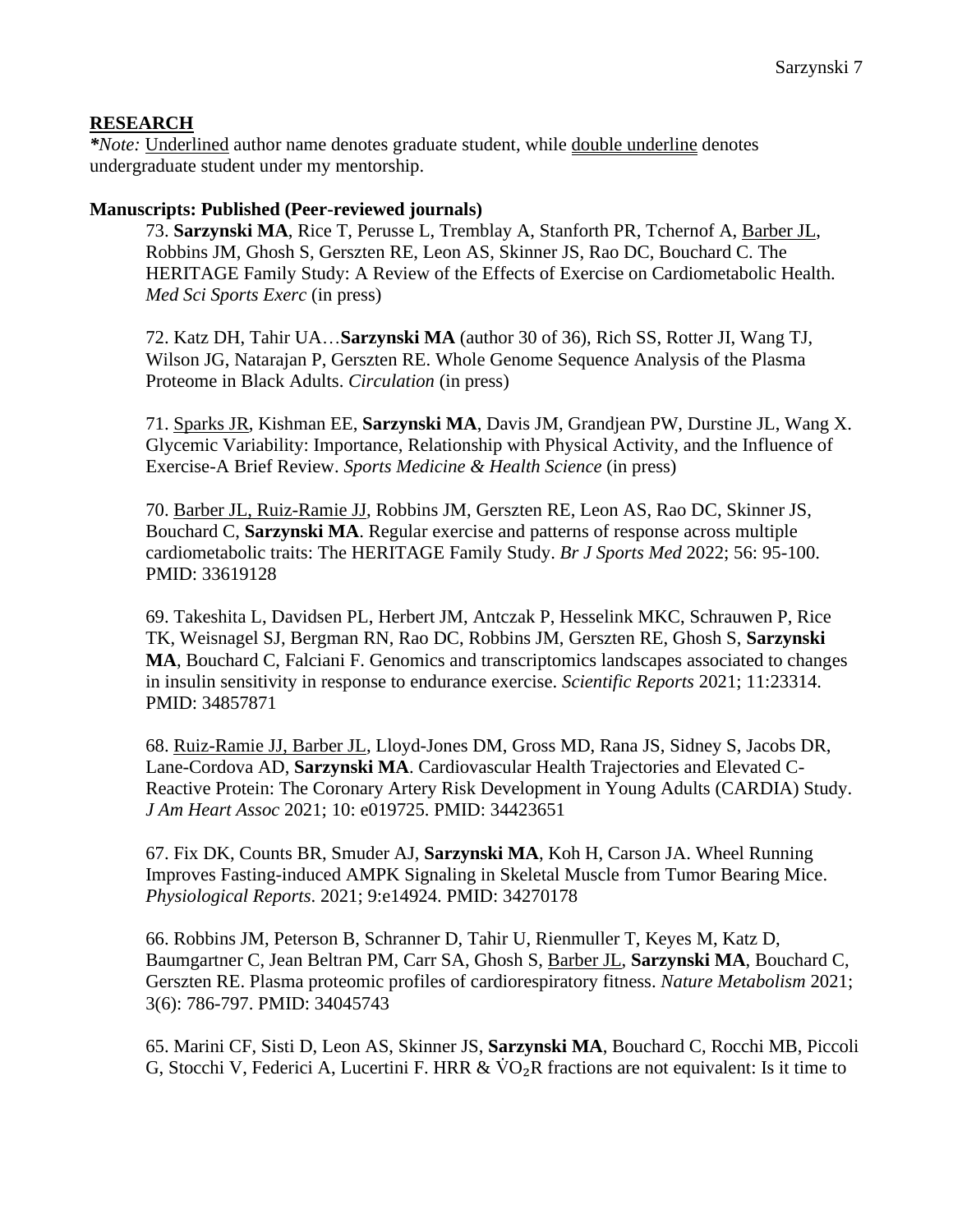rethink aerobic exercise prescription methods? *Med Sci Sports Exerc* 2021; 53: 174-182. PMID: 32694364

64. Vellers, HL, Verhein KC, Burkholder AB, Lee J, Kim Y, Lightfoot JT, Shi M, Weinberg C, Rakinen T, **Sarzynski MA**, Bouchard, C. Association between Mitochondrial DNA Sequence and Heteroplasmy with Maximal Oxygen Uptake Trainability. *Med Sci Sports Exerc* 2020; 52: 2303-2309. PMID: 33064405

63. **Sarzynski MA** and Bouchard C. World-class athletic performance and genetic endowment. *Nature Metabolism* 2020; 2: 796-798. PMID: 32943784

62. Murthy VL, Baldridge AS, Carnethon MR, Sidney S, Bouchard C, **Sarzynski MA**, Lima JAC, Lewis GD, Shah SJ, Shah RV. Polygenetic risk, fitness and obesity: the Coronary Artery Risk Development in Youth (CARDIA) Study. *JAMA Cardiology* 2020; 5(3): 40-48. PMID: 31913407 PMCID: PMC6990863

61. Williams SA, Kivimaki M, Langenberg C, Hingorani AD, Casas JP, Bouchard C, Jonasson C, **Sarzynski MA**, Shipley MJ, Alexander L, Ash J, Bauer T, Chadwick J, Datta G, DeLisle RK, Hagar Y, Hinterberg M, Ostroff R, Weiss S, Ganz P, Wareham N. Plasma protein patterns as comprehensive indicators of health. *Nature Medicine* 2019; 25: 1851-1857. PMID: 31792462 PMCID: PMC6922049

60. Ross LM\*, Barber JL\*, McLain AC, Weaver RG, Sui X, Blair SN, **Sarzynski MA**. The Association of Cardiorespiratory Fitness and Ideal Cardiovascular Health in the Aerobics Center Longitudinal Study. \*equal authorship. *Journal of Physical Activity & Health* 2019; 16(11): 968-975. PMID: 31553947

59. Ross R, Goodpaster BH, Koch LG, **Sarzynski MA**, Kohrt WM, Johannsen NM, Skinner JS, Castro A, Irving BA, Noland RC, Sparks LM, Spielmann G, Day AG, Pitsch W, Hopkins WG, Bouchard C. Precision Exercise Medicine: Understanding How Exercise Response Varies. *British Journal of Sports Medicine* 2019; 53(18): 1141-1153. PMID: 30862704

58. Robbins JM, Herzig M, Morningstar JE, **Sarzynski MA**, Cruz DE, Wang TJ, Gao Y, Wilson JG, Bouchard C, Rankinen T, Gerszten RE. Association of dimethlyguanidino valeric acid with partial resistance to the metabolic health benefits of regular exercise. *JAMA Cardiology* 2019; 4(7): 636-643. PMID: 31166569

57. Weaver RG, Brazendale K, Hunt E, **Sarzynski MA**, Beets MW, White K. Disparities in Childhood Overweight and Obesity by Income: An epidemiological examination using three nationally representative datasets. *International Journal of Obesity* 2019; 43(6): 1210-1222. PMID: 30718822

56. Barber JL, Zellers KN, Barringhaus KG, Bouchard C, Spinale FG, **Sarzynski MA**. The Effects of Exercise Training on Circulating Cardiovascular-related MicroRNAs. *Scientific Reports* 2019; 9:7527. PMID: 31101833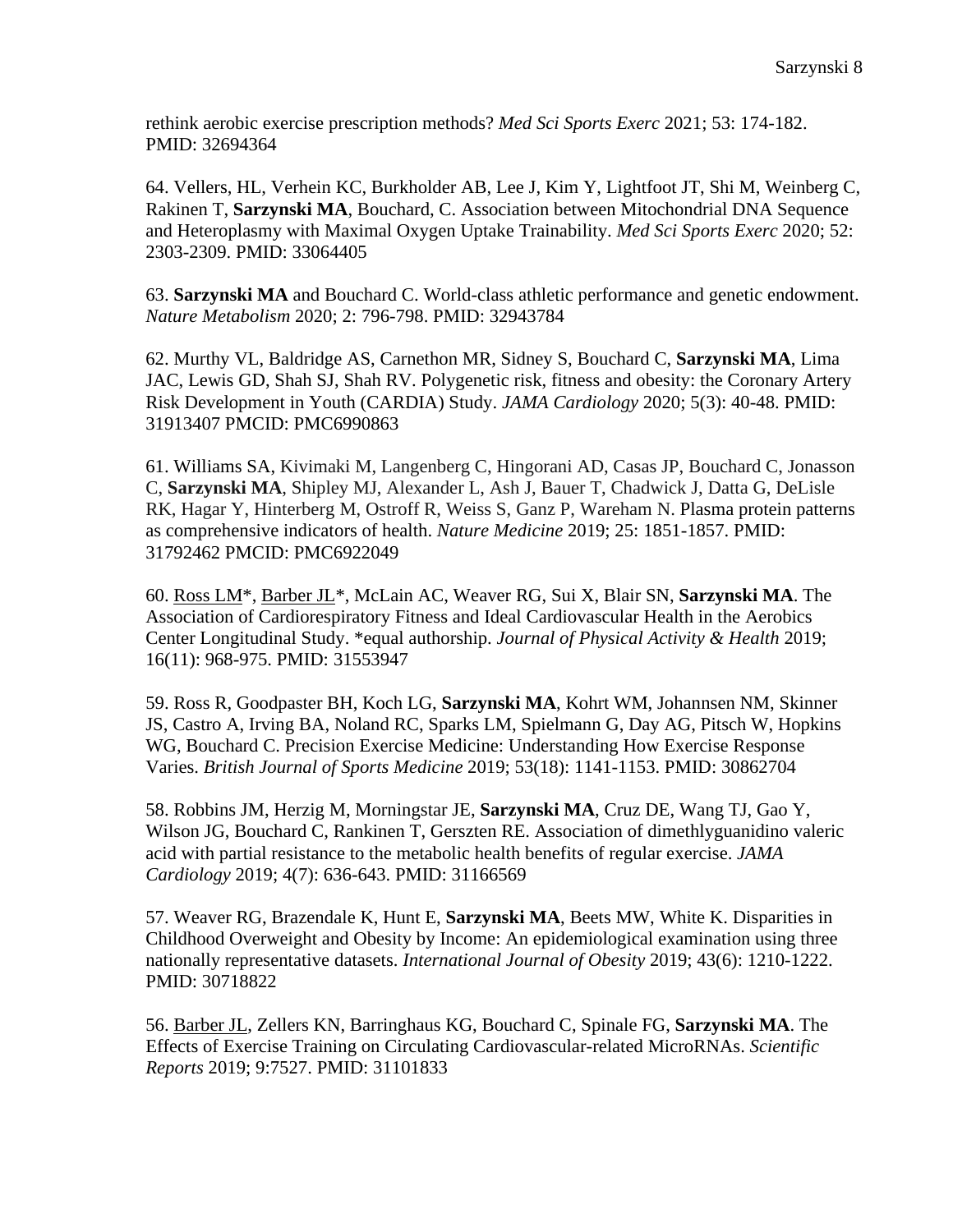55. Ghosh S, Hota M, Chai X, Kiranya J, Ghosh P, He Z, Ruiz-Ramie JJ, **Sarzynski MA**, Bouchard C. Exploring the underlying biology of intrinsic cardiorespiratory fitness through integrative analysis of genomic variants and muscle gene expression profiling. *Journal of Applied Physiology* 2019; 126: 1292-1314. PMID: 30605401

54. Ruiz-Ramie JJ, Barber JL, **Sarzynski MA**. Effects of exercise on HDL functionality. *Current Opinion in Lipidology* 2019; 30: 16-23 PMID: 30480581

53. Bornstein DB, Grieve GL, Clennin M, McLain AC, Whitsel LP, Hauret KG, Jones BH, **Sarzynski MA.** Which US States Pose the Greatest Threats to Military Readiness and Public Health? Public health policy and national security implications for a cross-sectional investigation of cardiorespiratory fitness and injuries among U.S. Army Recruits from 2010- 2013. *Journal of Public Health Management and Practice* 2019; 25: 36-44. PMID: 29319585

52. Baird JF, Gaughan ME, Saffer HM, **Sarzynski MA**, Herter TM, Fritz SL, Den Ouden DB, Stewart JC. The effect of energy-matched exercise intensity on brain-derived neurotrophic factor and motor learning. *Neurobiology of Learning and Memory* 2018; 156: 33-44. PMID: 30359727

51. Barber JL, Kraus WE, Church TS, Hagberg JM, Thompson PD, Bartlett DB, Beets MW, Blair SN, Earnest CP, Huffman KM, Landers-Ramos R, Leon AS, Rao DC, Seip RL, Skinner JS, Slentz CA, Wilund KR, Bouchard C, **Sarzynski MA**. Effects of Regular Endurance Exercise on GlycA: Combined Analysis of 14 Exercise Interventions. *Atherosclerosis* 2018; 277: 1-6. PMID: 30170218

50. **Sarzynski MA**, Ruiz-Ramie JJ, Barber JL, Slentz CA, Apolzan JW, McGarrah RW, Harris MN, Church TS, Borja MS, He Y, Oda MN, Martin CK, Kraus WK, Rohatgi A. The effects of increasing exercise intensity and dose on multiple measures of high-density lipoprotein function. *Arteriosclerosis Thrombosis and Vascular Biology* 2018; 38: 943-952. PMID: 29437573

49. Rao P, Merath K, Drigalenko E, Jadhav AYL, Komorowski RA, Goldblat MI, Rohatgi A, **Sarzynski MA**, Gawrieh S, Olivier M**.** Proteomic characterization of high-density lipoprotein particles in patients with non-alcoholic fatty liver disease. *Clinical Proteomics* 2018; 15:10. PMID: 29527140

48. Miller KE, Martz DC, Stoner C, Jowers A, Taheri ML, **Sarzynski MA**, Wilkinson LW, Plaisance EP. Efficacy of an individualized telephone-based medical nutrition program on blood lipid and lipoprotein metabolism: results from Our Healthy Heart. *Nutrition & Dietetics* 2018; 75(1): 73-78. PMID: 29411495

47. Clarke K, Ricciardi S, Pearson T, Bharudin I, Davidson PK, Bonomo M, Brina D, Scagliola A, Simpson DM, Beynon RJ, Khanim F, Ankers J, **Sarzynski MA**, Ghosh S, Pisconti A, Rozman J, Hrabe de Angelis M, Bunce C, Stewart C, Egginton S, Caddick M, Jackson M, Bouchard C, Biffo S, Falciani F. The Role of eIF6 in Skeletal Muscle Homeostasis Revealed by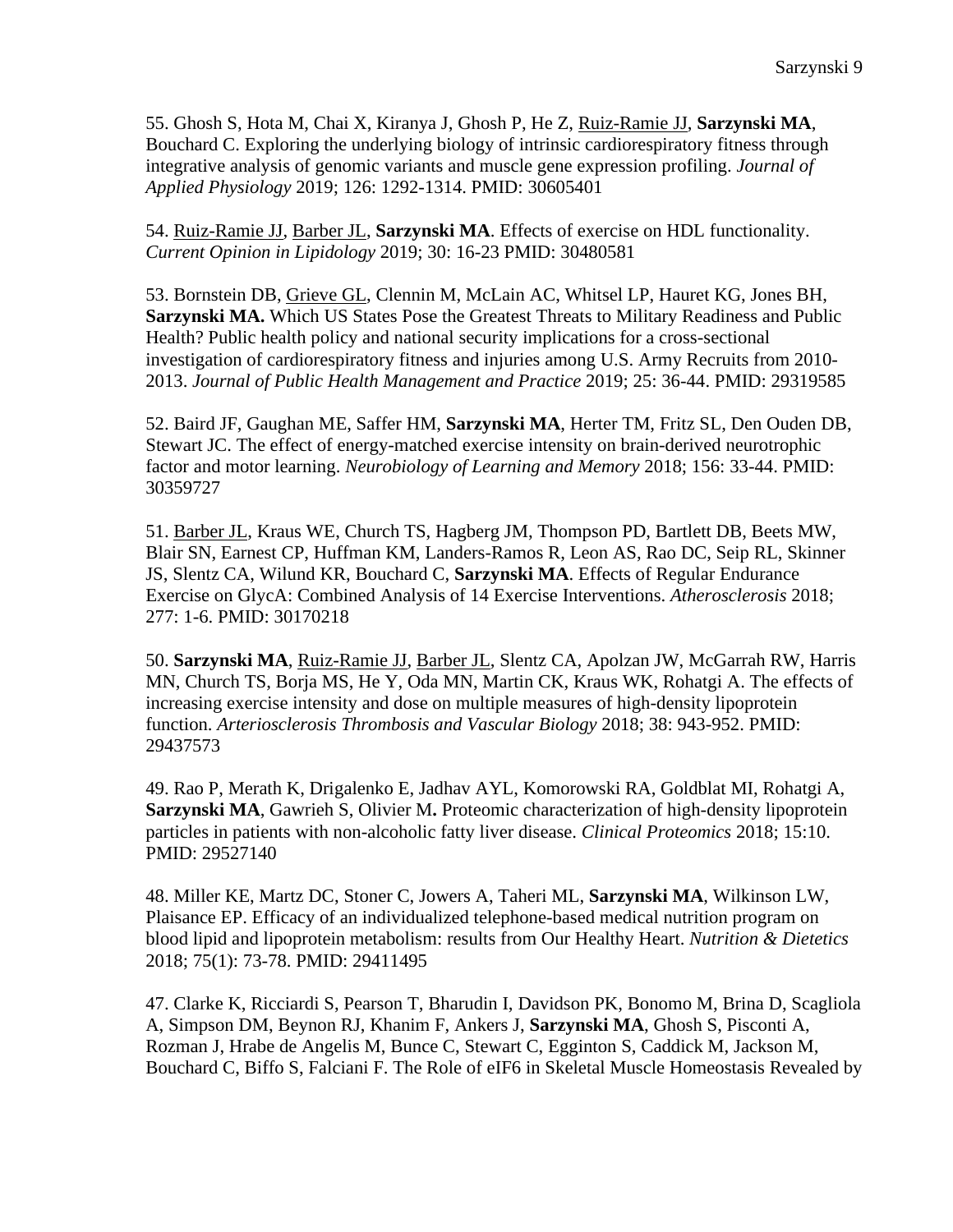Endurance Training Co-Expression Networks. *Cell Reports* 2017; 21(6): 1507-1520. PMID: 29117557

46. Sui X, **Sarzynski MA**, Lee DC, Kokkinos P. Impact of changes in cardiorespiratory fitness on hypertension, dyslipidemia and survival: an overview of the epidemiological evidence. *Progress in Cardiovascular Diseases* 2017; 60(1): 56-66. PMID: 28274819

45. **Sarzynski MA**, Ghosh S, Bouchard C. Genomic and transcriptomic predictors of response levels to endurance exercise training. *J Physiology* 2017; 595 (9): 2931-2939. PMID: 27234805 PMCID: PMC5407970

44. Graff et al. Genome-wide physical activity interactions in obesity  $-$  a meta-analysis of 200,452 adults. *PLoS Genetics* 2017; 13 (4): e1006528. PMID: 28448500

43. Justice AE et al. Genome-wide meta-analysis of 241,258 adults accounting for smoking behaviour identifies novel loci for obesity traits. *Nature Communications* 2017; 8: 14977. PMID: 28443625

42. Sui X, **Sarzynski MA**, Lee DC, Zhang J, Kokkinos P, Payne J, Blair SN. Longitudinal patterns of cardiorespiratory fitness can predict the development of hypertension among men and women. *American Journal of Medicine* 2017; 130(4): 469-476. PMID: 27986522

41. Ried et al. A principal component meta-analysis on multiple anthropometric traits identifies novel loci for body shape in >170,000 individuals of the GIANT consortium. *Nature Communications* 2016; 7: 13357. PMID: 27876822

40. Breneman C, Polinksi K, **Sarzynski MA**, Lavie CJ, Kokkinos PF, Ahmed A, Sui X. The impact of cardiorespiratory fitness levels on the risk of developing atherogenic dyslipidemia. *American Journal of Medicine* 2016; 129 (10): 1060-1066. PMID: 27288861

39. **Sarzynski MA,** Loos RJF, Lucia A, Perusse L, Roth SM, Wolfarth B, Rankinen T, Bouchard C. Advances in Exercise, Fitness, and Performance Genomics in 2015. *Medicine & Science in Sports & Exercise* 2016; 48(10): 1906-1916. PMID: 27183119

38. Sung YJ, Perusse L, **Sarzynski MA**, Fornage M, Sidney S, Sternfeld B, Rice TK, Terry G, Jacobs DR Jr, Katzmarzyk P, Carr JJ, Ghosh S, Rankinen T, Rao DC, Bouchard C. Genomewide association of abdominal and visceral fat with replication of prior findings. *International Journal of Obesity* 2016; 40(4): 662-74. PMID: 26480920 PMCID: PMC4821694

37. Lu et al. New loci for body fat percentage reveal link between adiposity and cardiometabolic disease risk. *Nature Communications* 2016; 7: 10495. PMID: 26833246

36. Kilpelainen et al. Genome-wide meta-analysis uncovers novel loci influencing circulating leptin levels *Nature Communications* 2016; 7: 10494. PMID: 26833098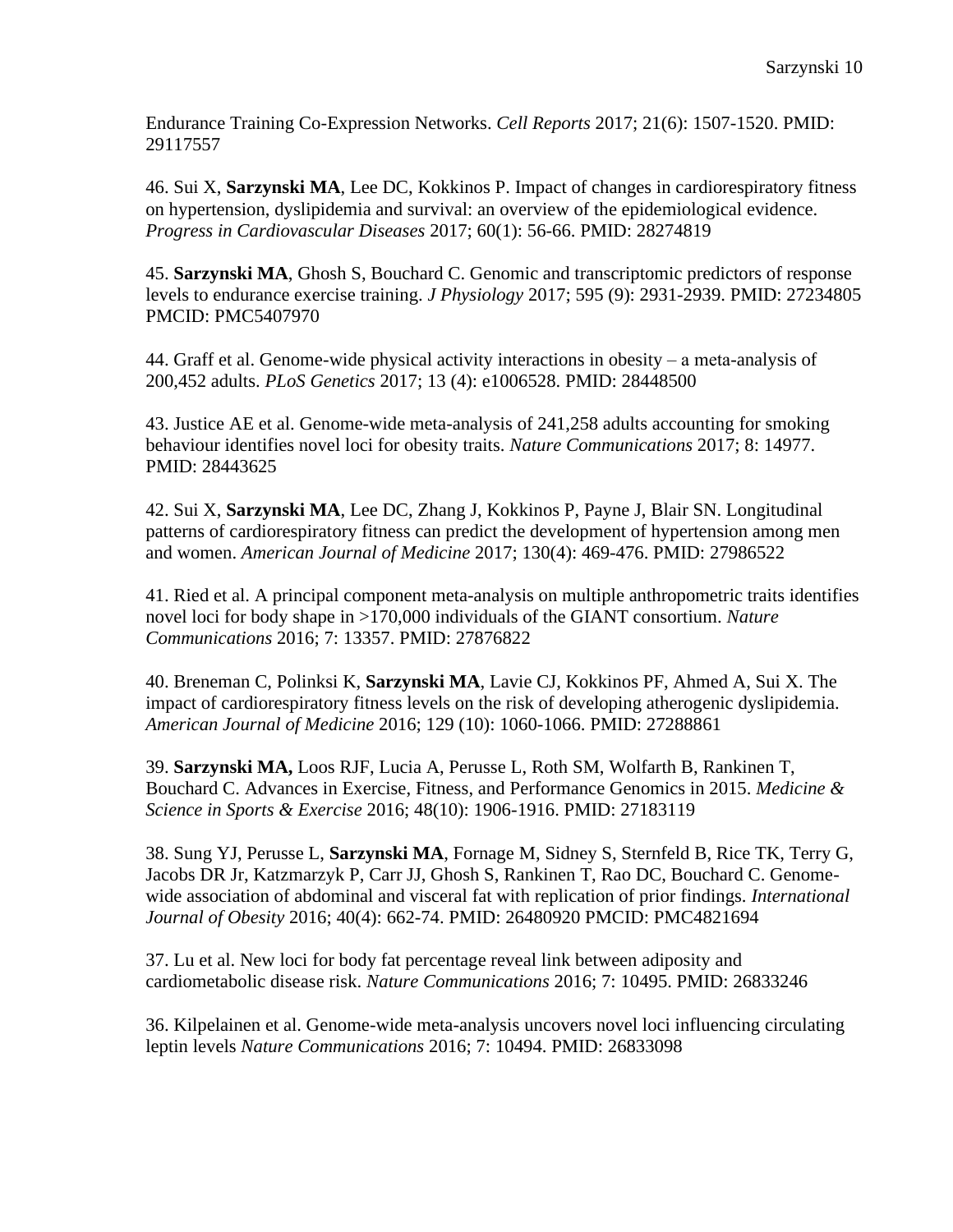35. Rankinen T, Fuku N, Wolfarth B, **Sarzynski MA**, Alexeev DG, Ahmetov II, Boulay MR, Cieszczyk P, Eynon N, Garton F, Generozov EV, Govorun VM, Houweling PJ, Kawahara T, Kostryukova ES, Kulemin NA, Larin AK, Maciejewska-Karłowska A, Miyachi M, Muniesa CA, Murakami H, Naumov VA, Ospanova EA, Padmanabhan S, Pavlenko AV, Santiago C, Sawczuk M, Scott RA, Wang G, Yvert T, Perusse L, Rauramaa R, North K, Lucia A, Pitsiladis Y, Bouchard C. No Evidence of a Common DNA Variant Profile Specific to World Class Endurance Athletes. *Plos ONE* 2016; 11(1): e0147330. PMCID: PMC4732768

34. Shah RV, Murthy VL, Colangelo LA, Reis J, Venkatesh BA, Sharma R, Abbasi SA, Goff DC Jr, Carr JJ, Rana JS, Terry J, Bouchard C, **Sarzynski MA**, Eisman A, Neilan T, Das S, Jerosch-Herold M, Lewis CE, Carnethon M, Lewis GD, Lima JAC. Fitness in Young Adulthood is Associated with Improved Survival and Cardiovascular Risk: the Coronary Artery Risk Development in Young Adults study. *JAMA Internal Medicine* 2016; 176(1): 87-95. PMID: 26618471

33. **Sarzynski MA**, Davidsen PK, Sung YJ, Hesselink MKC, Schrauwen P, Rice TK, Rao DC, Falciani F, Bouchard C. Genomic and transcriptomic predictors of triglyceride response to regular exercise. *British Journal of Sports Medicine* 2015; 49(23): 11524-1531. PMCID: PMC4672639

32. **Sarzynski MA**, Burton J, Rankinen T, Blair SN, Church TS, Després JP, Hagberg JM, Landers-Ramos R, Leon AS, Mikus CR, Rao DC, Seip RL, Skinner JS, Slentz CA, Thompson PD, Wilund KR, Kraus WE, Bouchard C. The effects of exercise on the lipoprotein subclass profile: a meta-analysis of 10 interventions. *Atherosclerosis* 2015; 243(2): 364-372. PMCID: PMC4663138

31. Winkler TW et al. The influence of age and sex on genetic associations with adult body size and shape: a large-scale genome-wide association study. *PLOS Genetics* 2015; 11(10):e1005378. PMCID: PMC4591371

30. **Sarzynski MA**, Shuna JM Jr, Carnethon MR, Sidney S, Quesenberry CP Jr, Jacobs DR Jr, Lewis CE, Schreiner PJ, Williams OD, Sternfeld B. Association of Fitness with Incident Dyslipidemias over 25 years in the CARDIA Fitness Study. *Am J Prev Med* 2015; 49(5): 745- 752. PMCID: PMC4615297

29. Loos RJF, Rankinen T, Hagberg JM, Perusse L, Roth SM, **Sarzynski MA**, Wolfarth B, Bouchard C. Advances in Exercise, Fitness, and Performance Genomics in 2014. *Medicine & Science in Sports & Exercise* 2015; 74(6): 1105-1112. PMCID: PMC4433611

28. Rankinen T, **Sarzynski MA**, Ghosh S, Bouchard C. Are there genetic paths common to adiposity, cardiovascular disease outcomes and cardiovascular risk factors? *Circulation Research* 2015; 116: 909-922*.* PMCID: PMC4416656

27. Locke AE et al. Genetic studies of body mass index yield new insights for obesity biology. *Nature* 2015; 518: 197-206. PMCID: PMC4382211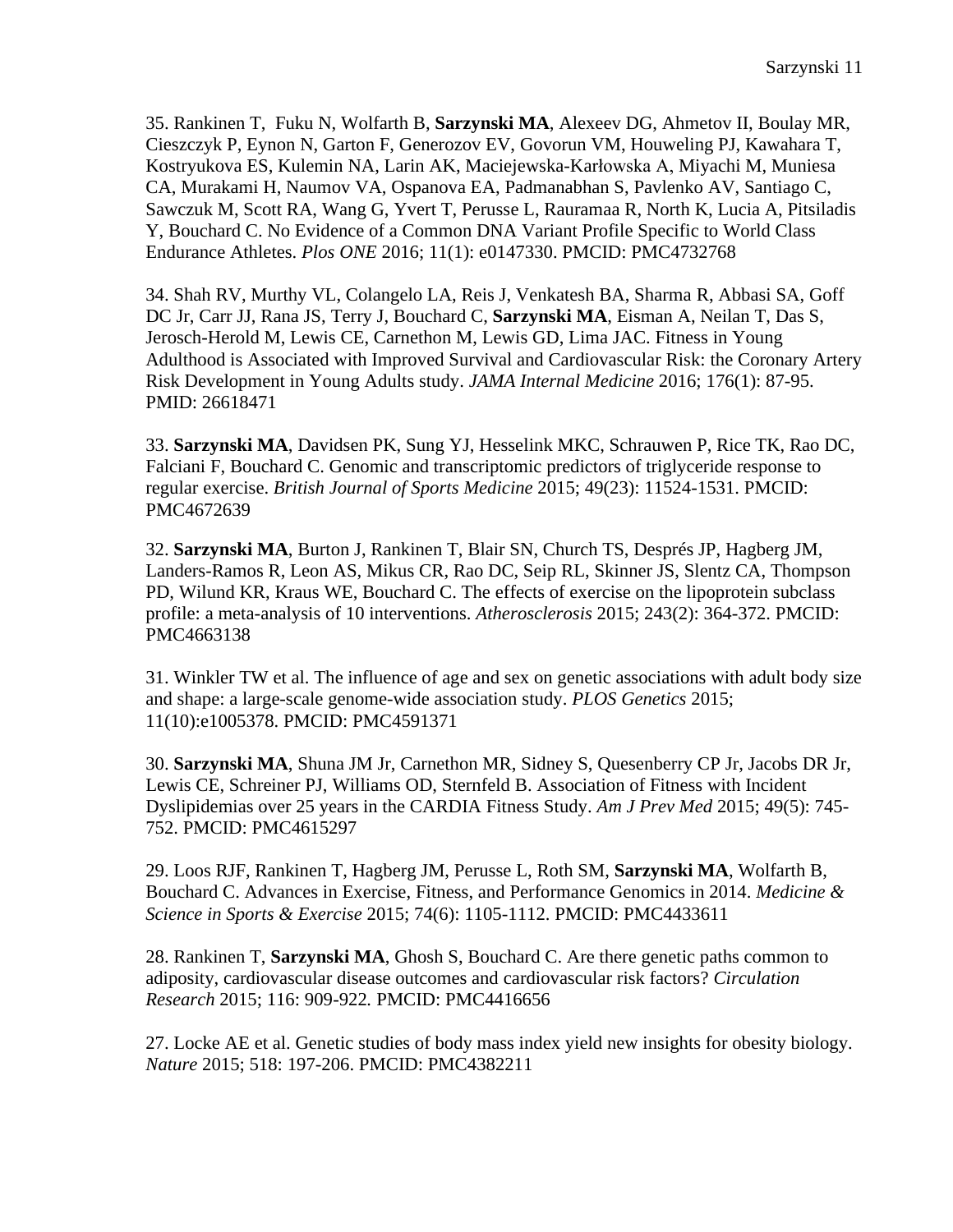26. Shungin D et al. New genetic loci link adipose and insulin biology to body fat distribution. *Nature* 2015; 518: 187-196. PMCID: PMC4338562

25. Pers et al. Biological interpretation of genome-wide association studies using predicted gene functions. *Nature Communications* 2015; 6:5890. PMID: 25597830

24. Bouchard C, Antunes-Correa LM, Ashley EA, Franklin N, Hwang PM, Mattson M, Negrao CE, Phillips SA, **Sarzynski MA**, Wang PY, Wheeler M. Personalized Preventive Medicine: Genetics and the Response to Regular Exercise in Preventive Interventions. *Progress in Cardiovascular Diseases* 2015; 57: 337-346. PMCID: PMC4285566

23. Staiano AE, Harrington DM, Johannsen NM, Newton RL, **Sarzynski MA**, Swift DL, Katzmarzyk PK. Uncovering physiological mechanisms for health disparities in type 2 diabetes. *Ethnicity & Disease* 2015; 25(1): 31-37. PMCID: PMC4378536

22. Wood AR et al. Defining the role of common variation in the genomic and biological architecture of adult human height. *Nature Genetics* 2014; 46(11): 1173-1186. PMCID: PMC4250049

21. Raja GK, **Sarzynski MA**, Katzmarzyk PT, Johnson WD, Tchoukalova Y, Smith SR, Bouchard C. Commonality versus specificity among primary adiposity traits. *International Journal of Obesity* 2014; 38: 719-723. PMCID: PMC4086512

20. Wolfarth B, Rankinen T, Hagberg JM, Loos RJF, Perusse L, Roth SM, **Sarzynski MA**, Bouchard C. Advances in Exercise, Fitness, and Performance Genomics in 2013. *Medicine & Science in Sports & Exercise* 2014; 46(5): 851-859. PMID: 24743105

19. **Sarzynski MA** and Bouchard C. The challenging chase for nutrigenetic predictors of metabolic responses to dietary interventions. *Diabetes Care* 2013; 36(11): 3379-3381. PMCID: PMC3816865

18. Ghosh S, Vivar JC, **Sarzynski MA**, Sung YJ, TimmonsJA, Bouchard C, Rankinen T. Integrative Pathway analysis of a Genome-Wide Association Study of  $VO<sub>2</sub>$ max Response to Exercise Training. *Journal of Applied Physiology* (1985) 2013; 115(9): 1343-1359. PMCID: PMC3841836

17. **Sarzynski MA**, Rankinen T, Earnest CP, Leon AS, Rao DC, Skinner JS, Bouchard C. Measured maximal heart rates compared to commonly used age-based prediction equations in the HERITAGE Family Study. *American Journal of Human Biology* 2013; 25(5): 695-701. PMCID: PMC3935487

16. Perusse L, Rankinen T, Hagberg JM, Loos RJF, Roth SM, **Sarzynski MA**, Wolfarth B, Bouchard C. Advances in Exercise, Fitness, and Performance Genomics in 2012. *Medicine & Science in Sports & Exercise* 2013; 45(5): 824-831. PMCID: PMC3640622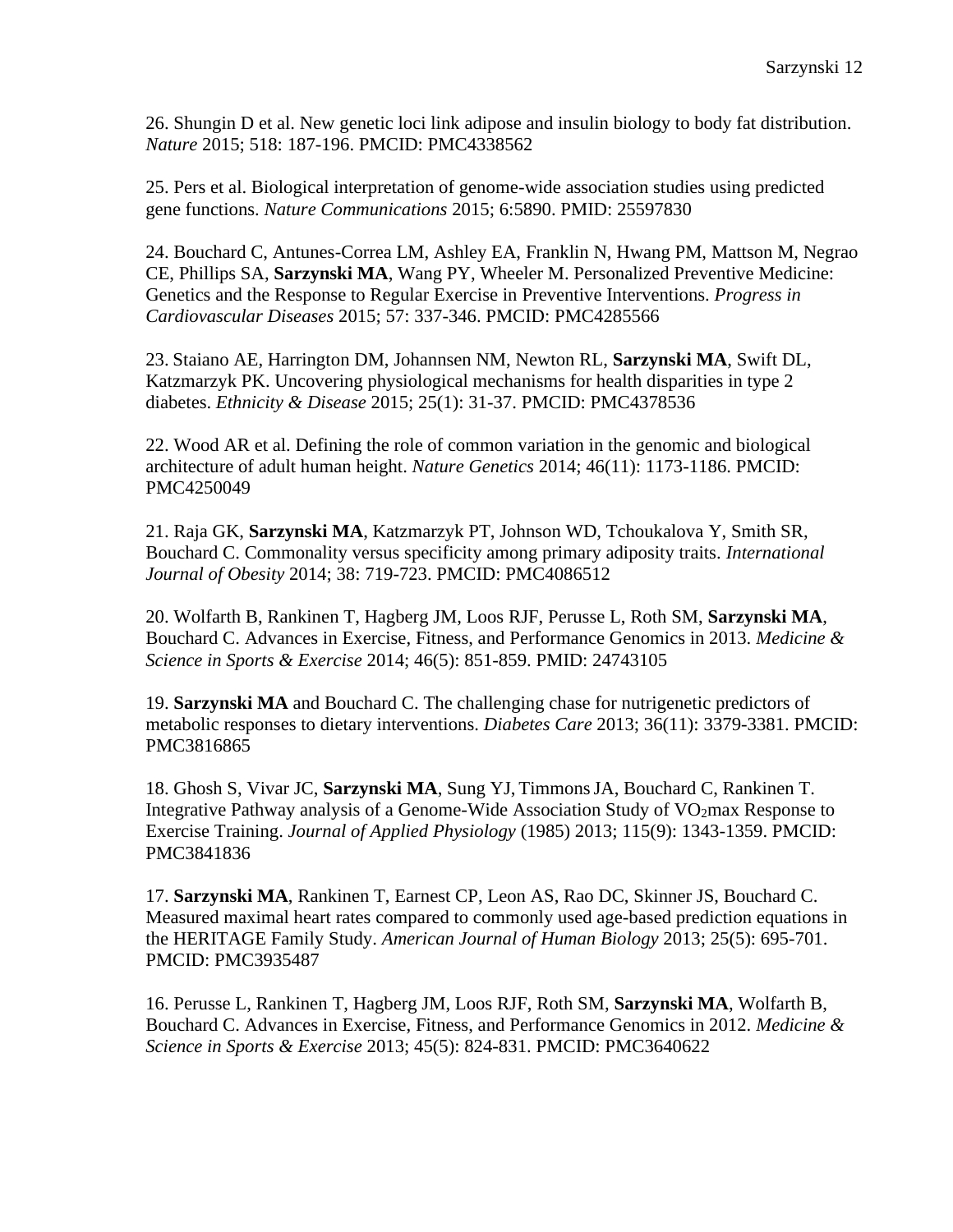15. **Sarzynski MA**, Jacobson P, Rankinen T, Carlsson B, Sjöström L, Bouchard C, Carlsson LMS. Changes in uric acid levels following bariatric surgery are not associated with *SLC2A9* variants in the Swedish Obese Subjects study. *PLoS ONE 2012;* 7(12): e51658. PMCID: PMC3522707

14. Rice TK, **Sarzynski MA**, Sung YJ, Argyropoulos G, Stütz AM, Teran-Garcia M, Rao DC, Bouchard C, Rankinen T. Fine mapping of a QTL on chromosome 13 for indicators of submaximal exercise capacity in the HERITAGE Family Study. *European Journal of Applied Physiology* 2012; 112(8): 2969-2978. PMCID: PMC4109813

13. Bouchard C, Blair SN, ChurchTS, Earnest CP, Hagberg JM, Hakkinen K, Jenkins NT, Karavirta L, Kraus WE, Leon AS, Rao DC, **Sarzynski MA**, Skinner JS, Slentz CA, Rankinen T. Adverse Response to Regular Exercise: Is It a Rare or Common Occurrence? *PLoS ONE* 2012; 7(5): e37887. PMCID: PMC3364277

12. Roth SM, Rankinen T, Hagberg JM, Loos RJF, Perusse L, **Sarzynski MA**, Wolfarth B, Bouchard C. Advances in Exercise, Fitness, and Performance Genomics in 2011. *Medicine & Science in Sports & Exercise* 2012; 44(5): 809-817. PMCID: PMC3994883

11. Rankinen T, Sun YJ, **Sarzynski MA**, Rice TK, Rao DC, Bouchard C. Heritability of submaximal exercise heart rate response to regular exercise is accounted for by nine SNPs. *Journal of Applied Physiology* 2012; 112: 892-897. PMCID: PMC3311659

10. **Sarzynski MA**, Rankinen T, Sternfeld B, Fornage M, Sidney S, Bouchard C. SNP-byfitness and SNP-by-BMI interactions from 7 candidate genes and incident hypertension after 20 years of follow-up: The CARDIA Study. *Journal of Human Hypertension* 2011; 25: 509-518. PMCID: PMC3034111

9. **Sarzynski MA**\*, Jacobson P\*, Rankinen T, Carlsson B, Sjöström L, Carlsson LMS, Bouchard C. Association of GWAS-based candidate genes with HDL-C levels before and after bariatric surgery in the Swedish Obese Subjects intervention study. *Journal of Clinical Endocrinology and Metabolism* 2011; 96(6): E953-7. \*equal authorship. PMID: 21430028

See editorial: Rother KI, Brown RJ. Selecting weight loss surgery based on HDL genotype—Are we there yet? At the brink of "personalized surgery." *J Clin Endocrinol Metab* 2011; 96(6):1664-7.

8. **Sarzynski MA**\*, Jacobson P\*, Rankinen T, Carlsson B, Sjöström L, Bouchard C, Carlsson LMS. Associations between markers in 11 obesity candidate genes with maximal weight loss and weight regain in the SOS bariatric surgery cases. *International Journal of Obesity.* 2011; 35(5): 676-683. \*equal authorship. PMID: 20733583

7. Bouchard C, **Sarzynski MA**, Rice T, Kraus WE, Church TS, Sung YJ, Rao DC, Rankinen T. Genomic predictors of maximal oxygen uptake response to standardized exercise training programs. *Journal of Applied Physiology.* 2011; 110: 1160-1170. PMCID: PMC3098655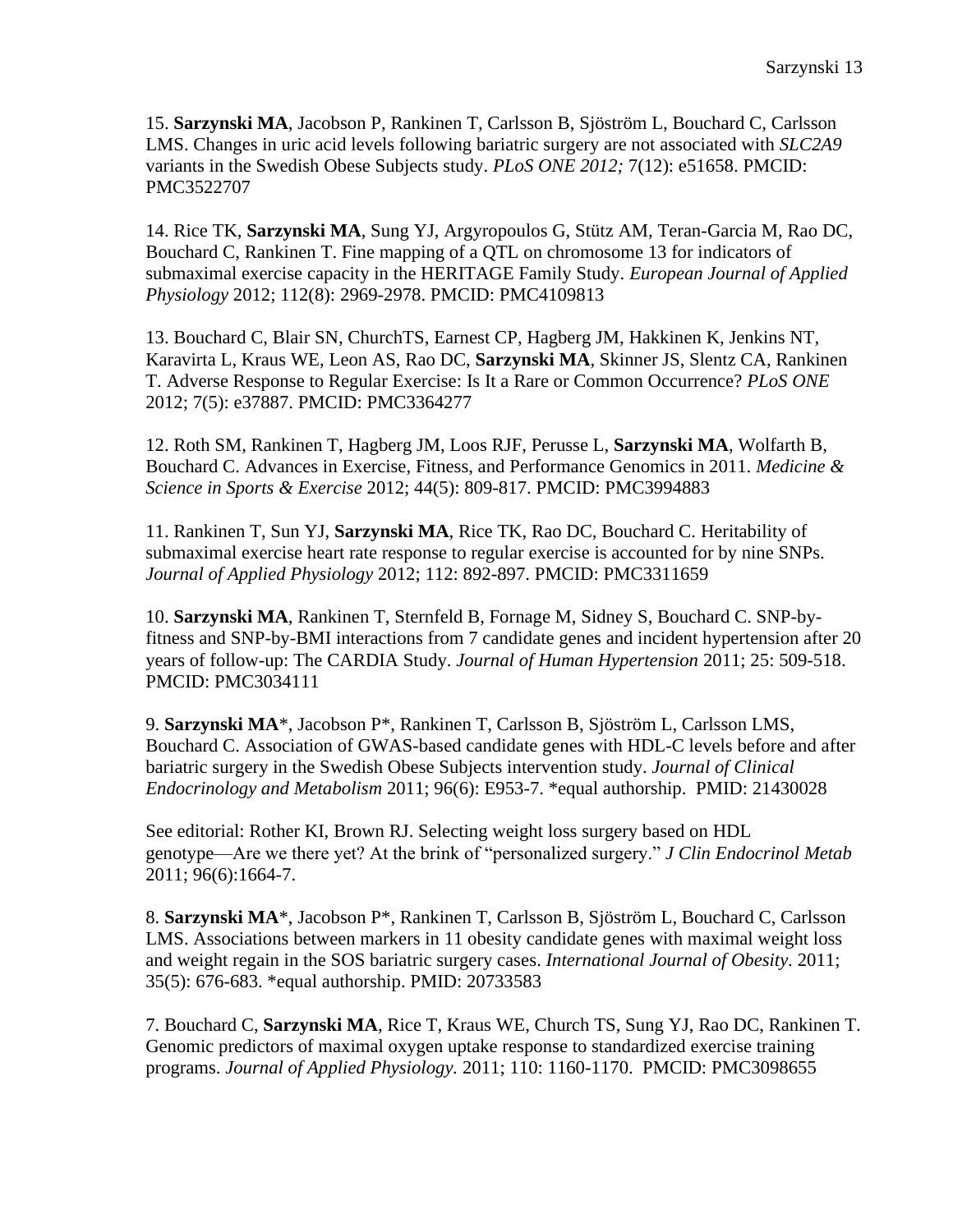See editorial: Pitsiladis Y, Wang G. Necessary advances in exercise genomics and likely pitfalls. *J Appl Physiol* 2011; 110:1150-1.

6. Carpenter RL, Lemmer JT, Francis R, Knous JL, **Sarzynski MA**, Womack CJ. Tissue plasminogen activator and plasminogen activator inhibitor-1 gene expression in muscle after maximal acute aerobic exercise. *Journal of Exercise Physiology online* 2010; 13(6): 35-44.

5. **Sarzynski MA**, Rankinen T, Sternfeld B, Grove ML, Fornage M, Jacobs DR Jr, Sidney S, Bouchard C. Association of SNPs from 17 candidate genes with baseline symptom-limited exercise test duration and change in duration over 20 years: The CARDIA Fitness Study. *Circulation: Cardiovascular Genetics.* 2010; 3: 531-538. PMCID: PMC3595020

4. Eisenmann JC, **Sarzynski MA**, Tucker J, Heelan KA. Maternal pre-pregnancy overweight and offspring fatness and blood pressure: role of physical activity. *Pediatric Exercise Science*. 2010; 22(3): 369-378. PMID: 20814033

3. **Sarzynski MA**, Eisenmann JC, Heelan KA, Glenn K. ACE I/D genotype, habitual physical activity, and blood pressure in children. *Pediatric Exercise Science.* 2010; 22(2): 301-313. PMID: 20567050

2. Timmons JA, Knudsen S, Rankinen T, Koch LG, **Sarzynski M**, Jensen T, Keller P, Scheele C, Vollaard NBJ, Nielsen S, Åkerström T, MacDougald OA, Jansson E, Greenhaff PL, Tarnopolsky MA, van Loon LJC, Pedersen BK, Sundberg CJ, Wahlestedt C, Britton SL, Bouchard C. Using molecular classification to predict gains in maximal aerobic capacity following endurance exercise training in humans. *Journal of Applied Physiology.* 2010; 108: 1487-1496. PMCID: PMC2886694

See editorial: Bamman MM. Does your (genetic) alphabet soup spell "runner"? J Appl Physiol 2010; 108(6):1452-3.

1. Eisenmann JC, **Sarzynski MA**, Heelan KA, Glenn K, Rothschild M. ACE I/D genotype, adiposity, and blood pressure in children. *Cardiovascular Diabetology.* 2009; 8(1):14. PMCID: PMC2658665

## **Book Chapters:**

#### **Published**

Barber JL and **Sarzynski MA**. Heritability of Endurance Traits from Human Research Models. In: J.T. Lightfoot, Hubal M, and SM Roth (Eds): The Routledge Handbook of Sport and Exercise Systems Genetics. Taylor & Francis Group, New York, NY, 2019.

Ruiz-Ramie JJ, **Sarzynski MA**, Grieve GL. Physical activity and chronic disease. In: D. Bornstein, A Eyler, JE Maddock, and JB Moore (Eds): Physical Activity and Public Health Practice: A Guide for Effective Interventions. Springer Publishing, New York, NY, 2019.

**Sarzynski MA**. Section: Exercise Genomics in Chapter: Emerging topics of importance: Professional development, pharmacology, genetics/genomics. In: Ehrman JK, Kerrigan DJ, and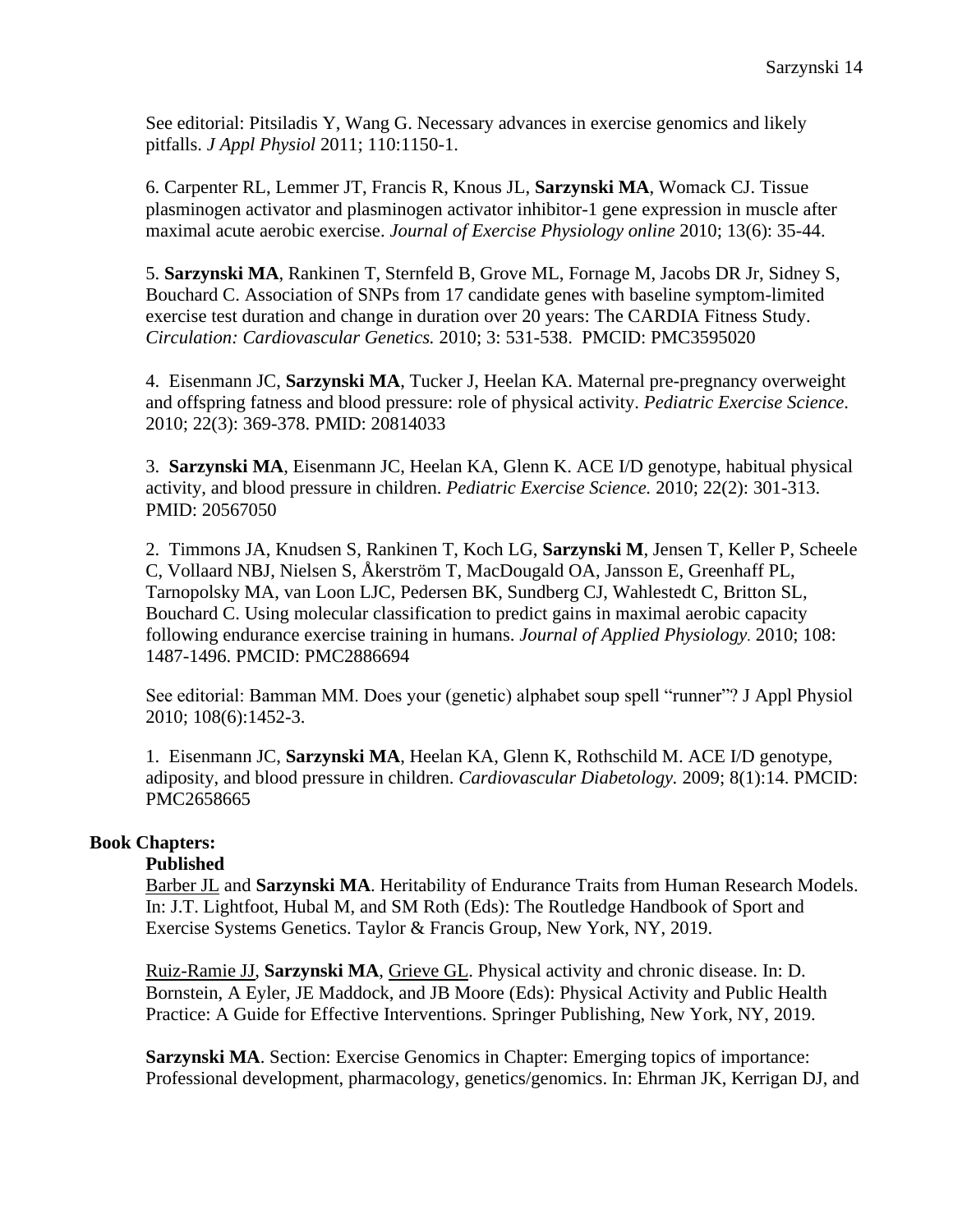Keteyian SJ (Eds): Advanced Exercise Physiology: Essential Concepts and Applications. Human Kinetics, Champaign, IL, 2017.

Church TS, Lavie CJ, **Sarzynski MA**, Swift DL. Exercise and Lipids. In: Ballantyne CM (Ed): Clinical Lipidology: A Companion to Braunwald's Heart Disease 2nd edition. Saunders Elsevier, Philadelphia, PA, 2015.

**Sarzynski MA**, Rankinen T, Bouchard C. Twin and family studies of training responses. In: C Bouchard and E Hoffman (Eds): Genetic and molecular aspects of sports performance. Wiley-Blackwell, Oxford, UK, 2011.

Rankinen T, **Sarzynski MA,** Bouchard C. Genes and response to training. In: C Bouchard and E Hoffman (Eds): Genetic and molecular aspects of sports performance. Wiley-Blackwell, Oxford, UK, 2011.

## **Presentations:**

#### **Invited Speaking Engagements**

"Using omics to better understand exercise trainability". Invited seminar speaker (honorarium), Dept. of Health & Exercise Science, Colorado State University, March 12, 2021.

"Age, sex, and race differences in exercise response variability". Invited speaker, 2017 PBRC Symposium on Exercise Response Variability, Baton Rouge, LA.

"Genomic predictors of CVD trait responses to exercise training: progress  $\&$  perils ( $\&$ promise!)". Mid-Atlantic Regional Chapter of the American College of Sports Medicine, Nov. 6, 2015, Harrisburg, PA

"Exercise and lipids and lipoproteins: moving beyond cholesterol". University of Copenhagen Strategic Platform for Lifestyle, Obesity, and Metabolic research (LOM) Conference on Exercise and Physical Activity in Relation to Lifestyle, Obesity and Metabolic Diseases. Copenhagen, Denmark, May 18, 2015.

"Exercise Genomics and the Quest for Personalized Medicine: Lessons learned from the HERITAGE Family Study". Center for Health, Intervention, and Prevention at the University of Connecticut Lecture Series on Genomics and Health Behavior. Storrs, CT, April 23, 2015.

"The Good and Bad Cholesterol Myth: Implications for Exercise and Health". Northland ACSM annual meeting, Mankato, MN, October 10, 2014.

"Exercise Genomics: The Search for the Genetic Component of Exercise-Related Traits". Northland ACSM annual meeting, Mankato, MN, October 9, 2014.

"Lack of Replication of Associations for Elite Endurance Athlete Candidate Genes in the GENATHLETE Study". Prince Faisal Bin Fahad International Prize Award Ceremony and the International Symposium on Sport Sciences, Dubai, UAE, February 25, 2014.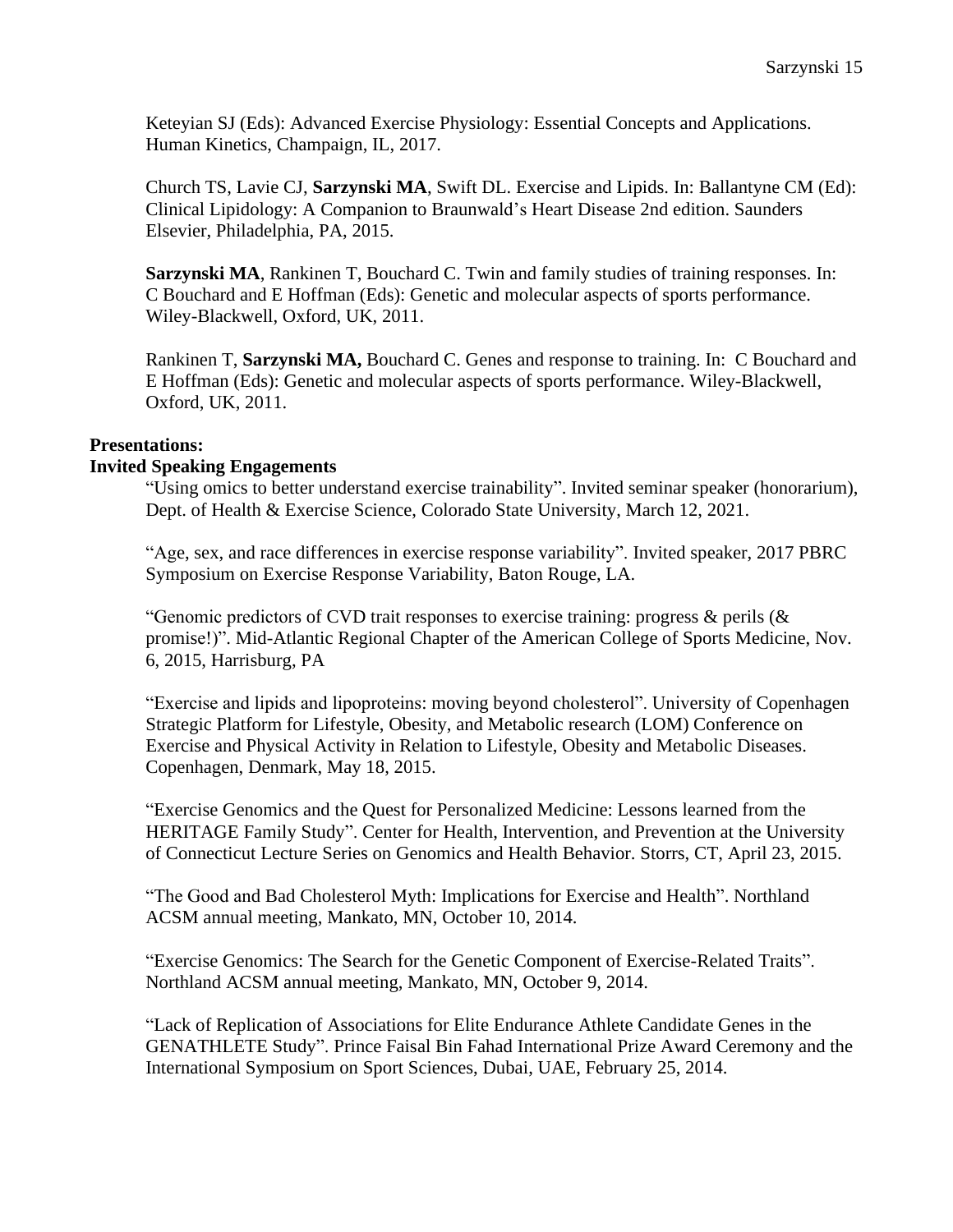Speaker, Meet-the-Expert Networking Session at the American College of Sports Medicine 2012 Annual Meeting, San Francisco, CA, June 1, 2012.

Speaker (Academic), Student Colloquium at the American College of Sports Medicine 2012 Annual Meeting, San Francisco, CA, May 30, 2012.

"Genetic associations in the CARDIA Fitness Study". CARDIA Steering Committee and Review Board In-Person Meetings, Bethesda, MD, March 25-26, 2010.

#### **Invited Conference Presentations**

"Predicting the exercise response of lipids and lipoproteins: a multi-omic and multicollaborative approach". Genomics, Genetics, and Exercise Biology: A Celebratory Symposium, Santorini, Greece, May 16, 2015.

"The '-omics' of HDL response to exercise training". Invited speaker for the Featured Symposium "Is it because of my Genes that My Jeans Don't Fit?: Integrating the ' omics' to Understand the Control of Activity and Weight" at the ACSM 2014 Annual Meeting, Orlando, FL.

**Sarzynski MA**, Rice TK, Sung YJ, Rao DC, Bouchard C, Rankinen T. GWAS of Triglycerides and LPL Activity Responses to Exercise Training in the HERITAGE Family Study. Invited speaker for the Featured Science Session "Evidence for the importance of Genomics in Exercise" at the ACSM 2011 Annual Meeting, Denver, CO.

#### **Published Abstracts/Refereed Presentations at Conferences (Selected) Oral**

Robbins JM, Rao P, Mi M, Deng S, Keyes M, Katz D, Beltran PM, Tahir UA, Barber JL, Farrell L, Clish C, **Sarzynski MA**, Bouchard C, Gerszten RE. Plasma proteomic profiling of endurance exercise identifies changes in extracellular matrix biology associated with VO2max adaptations. Oral presentation (presenter  $= P$  Rao) at AHA annual sessions 2021.

Jones A, Barber JL, Skinner JS, Bouchard C, **Sarzynski MA**. Differences in Body Composition at Baseline and in Response to Exercise Training by Metabolic Health and Weight Status. Oral presentation (by A Jones) at AHA Epi/Lifestyle meeting May 2021.

Robbins JM, Peterson B, Morningstar JE, Rankinen T, **Sarzynski MA**, Bouchard C, Gerszten RE. Glycine Levels Are Associated With Improvements In Submaximal Blood Pressure Response After Endurance Exercise Training. Oral presentation at AHA Scientific Sessions 2019.

Grieve GL, Davis JM, Durstine JL, Geraci M, Wang X, Ritchey JS, Drenowatz C, **Sarzynski MA**. Reductions in energy expenditure after aerobic and resistance exercise in resistancetrained males. Oral presentation at the 2019 ACSM Annual Meeting. *Medicine & Science in Sports & Exercise*. 51(5S), May 2019.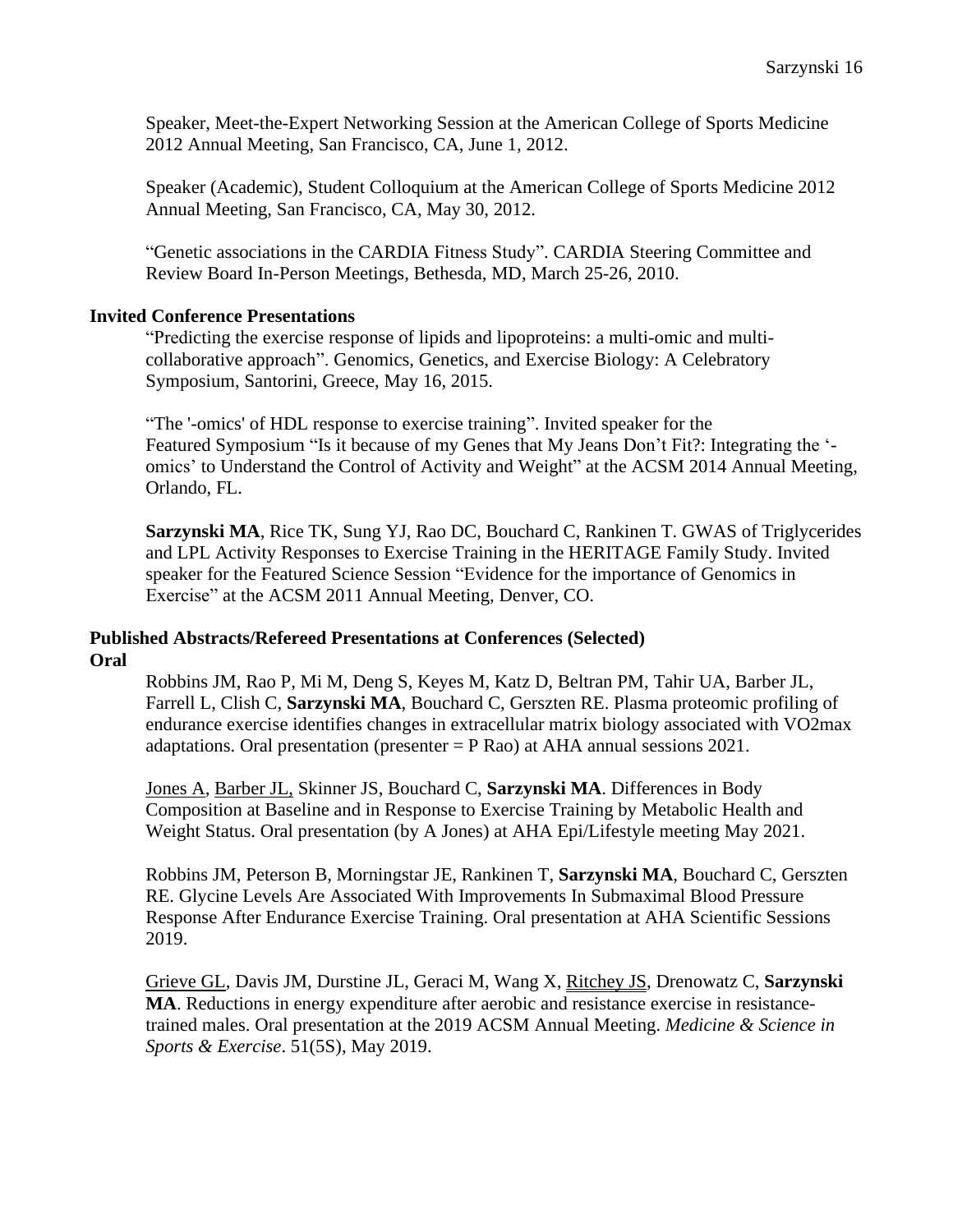Barber JL, Ruiz-Ramie JJ, Clarkson WA, Olivier M, Bouchard C, Rohatgi A, **Sarzynski MA**. Association of Exercise-Induced Changes in Cholesterol Efflux Capacity with Changes in the HDL Proteome. Oral presentation at HDL Workshop 2019, Boston, MA

Robbins JM, Herzig M, Morningstar JE, Wilson J, **Sarzynski MA**, Bouchard C, Rankinen T, Gerszten RE. Dimethlyguanidino Valeric Acid Predicts Partial Resistance To The Metabolic Health Benefits Of Regular Exercise. Oral presentation at AHA Scientific Sessions 2018. JM Robbins – Finalist for the Young Investigator Award

"HDL as a biomarker for vascular function: using systems biology to unravel the effects of exercise" Oral presentation as part of Symposium: Cardiometabolic Risk Across the Lifespan: Insulin Resistance, Metabolomics & Measurement. ACSM Annual Meeting June 1, 2018

"HDL as a biomarker for vascular function: using systems biology to unravel the effects of exercise" as part of Symposium VII: Vascular Dysfunction From Gene, Child to Adult: Exercise to the Rescue! Annual meeting of Southeast Chapter of ACSM Feb. 18, 2017

Bornstein DB, Grieve GL, Clennin M, McLain AC, Hauret KG, Jones BH, Whitsel L, **Sarzynski MA**. Public health implications for an investigation of state-level associations between cardiorespiratory fitness and BMI with training-related injuries among US Army Recruits. Oral presentation at the American Public Health Association Annual Meeting, Nov 6, 2017.

Ross LM, Church TS, Blair SN, Durstine JL, Hagberg JM, Martin CK, Rankinen T, Ross R, Bouchard C, **Sarzynski MA**. Prevalence of VO2max Low Response Across Nine Aerobic Exercise Interventions. Oral presentation at the American College of Sports Medicine Annual Meeting, Denver, CO. June 2, 2017. *MSSE* 49(5S):838, May 2017

Ross LM, Barber JL, Sui X, Blair SN, **Sarzynski MA**. Association of Cardiorespiratory Fitness and Ideal Cardiovascular Health in the Aerobics Center Longitudinal Study. Oral presentation (MA Sarzynski as presenter) at AHA Cardiovascular Disease, Epidemiology and Prevention / Lifestyle and Cardiometabolic Health 2017 Scientific Sessions in Portland, OR. **Sarzynski MA**. HDL as a biomarker for vascular function: using systems biology to unravel the effects of exercise. Talk part of Symposium VII: Vascular Dysfunction From Gene, Child to Adult: Exercise to the Rescue! at the Southeast Chapter of American College of Sports Medicine, Greenville, SC. February 18, 2017

**Sarzynski MA\***, Rankinen T, Leon AS, Rao DC, Skinner JS, Després JP, Bouchard C. Changes in HDL Particle Traits in Response to Regular Exercise: Results from the HERITAGE Family Study. *Circulation*. 2014; 129:A36. \*Recipient of the Scott Grundy Fellowship Award for Excellence in Metabolism Research at the AHA EPI/NPAM 2014 Scientific Sessions.

**Sarzynski MA**, Sternfeld B, Carnethon M, Sidney S, Quesenberry CP Jr, Haskell WL, Jacobs DR Jr, Lewis CE, Schreiner PJ, Williams OD. Association of 20-Year Changes in Cardiorespiratory Fitness with Incident Dyslipidemia between Years 20 and 25 in the CARDIA Fitness Study. *Circulation*. 2013**;** 127: A038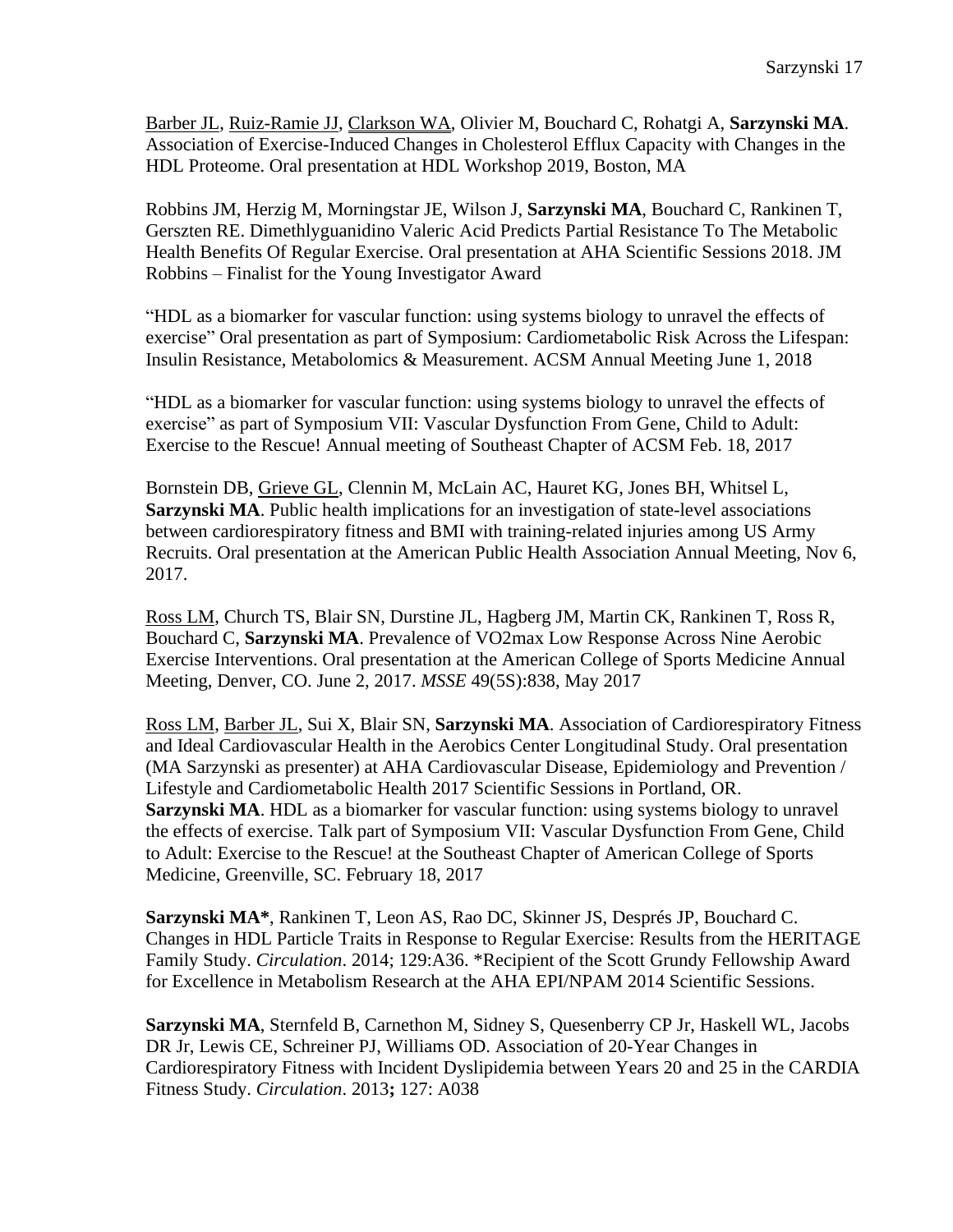**Sarzynski MA**, Rankinen T, Sternfeld B, Fornage M, Jacobs DR Jr, Sidney S, Bouchard C. SNPs from 17 candidate genes with baseline symptom-limited exercise test duration and change in duration over 20 years: The CARDIA Fitness Study. *Medicine and Science in Sports and Exercise* 42(5) (Supplement): 89, May 2010.

**Sarzynski MA**, Rankinen T, Sternfeld B, Fornage M, Sidney S, Bouchard C. Associations between HIF1A gene sequence variation and cardiorespiratory fitness: The CARDIA Fitness Study. *FASEB J.* April 2009; 23 (Meeting Abstract Supplement): 955.31

**Sarzynski MA,** Eisenmann JC, Tucker J, Laurson K, Heelan KA. Association between maternal obesity and offspring fatness and blood pressure: Role of physical activity. North American Society of Pediatric Exercise Medicine (NASPEM) Biannual Conference (oral communication given by Dr. Eisenmann), Colorado Springs, CO, Sept. 20, 2008.

#### **Posters**

Ruiz-Ramie JJ, Barber JL, Lane-Cordova AD, Wang X, Wilkins JT, Johannsen NM, **Sarzynski MA**. Discordance Between HDL Cholesterol Versus Particle Concentration and Cardiovascular Risk Factor Profile in Adults with Type 2 Diabetes. Poster presentation at American College of Sports Medicine Annual Meeting, June 2021

Jones A, Barber JL, Ayala EJ, Schwartz CS, Clarkson WA, Skinner JS, Bouchard C, **Sarzynski MA**. Cardiorespiratory fitness at baseline and in response to training across metabolic health and weight phenotypes. Poster Presentation at SEACSM virtual meeting Feb 2021 and American College of Sports Medicine Annual Meeting, June 2021.

Ayala EJ, Barber JL, Schwartz CS, Robbins JS, Gerszten RE, Wang X, Skinner JS, Bouchard C, **Sarzynski MA**. Clinical Predictors of VO<sub>2</sub>max Response to Endurance Training: HERITAGE Family Study. Poster Presentation at SEACSM virtual meeting Feb 2021 and American College of Sports Medicine Annual Meeting, June 2021.

Sparks JR, Davis JM, Grandjean PW, **Sarzynski MA**, Wang X. Alterations In Glycemic Variability, Vascular Health, And Oxidative Stress Following A 12-Week Aerobic Exercise Intervention. Poster presentation at American College of Sports Medicine Annual Meeting, June 2021

Grammer E, McGee J, Brown T, Clunan M, Huff A, Osborne B, Matarese L, Pories W, Houmard J, Carels R, **Sarzynski MA**, Swift D. Effects of weight loss and aerobic exercise training on lipoprotein-insulin resistance (lpir) score. Poster Presentation at SEACSM virtual meeting Feb 2021 and American College of Sports Medicine Annual Meeting, June 2021

Calderon II FA, Andrews CM, Vellers HL, Verhein KC, Burkholder AB, Lightfoot JT, **Sarzynski MA**, Bouchard C, Kleeberger SR. Characterization Of Mitochondrial Genome Indels In Individuals Classified By High And Low Vo2max Trainability. Poster presentation at American College of Sports Medicine Annual Meeting, June 2021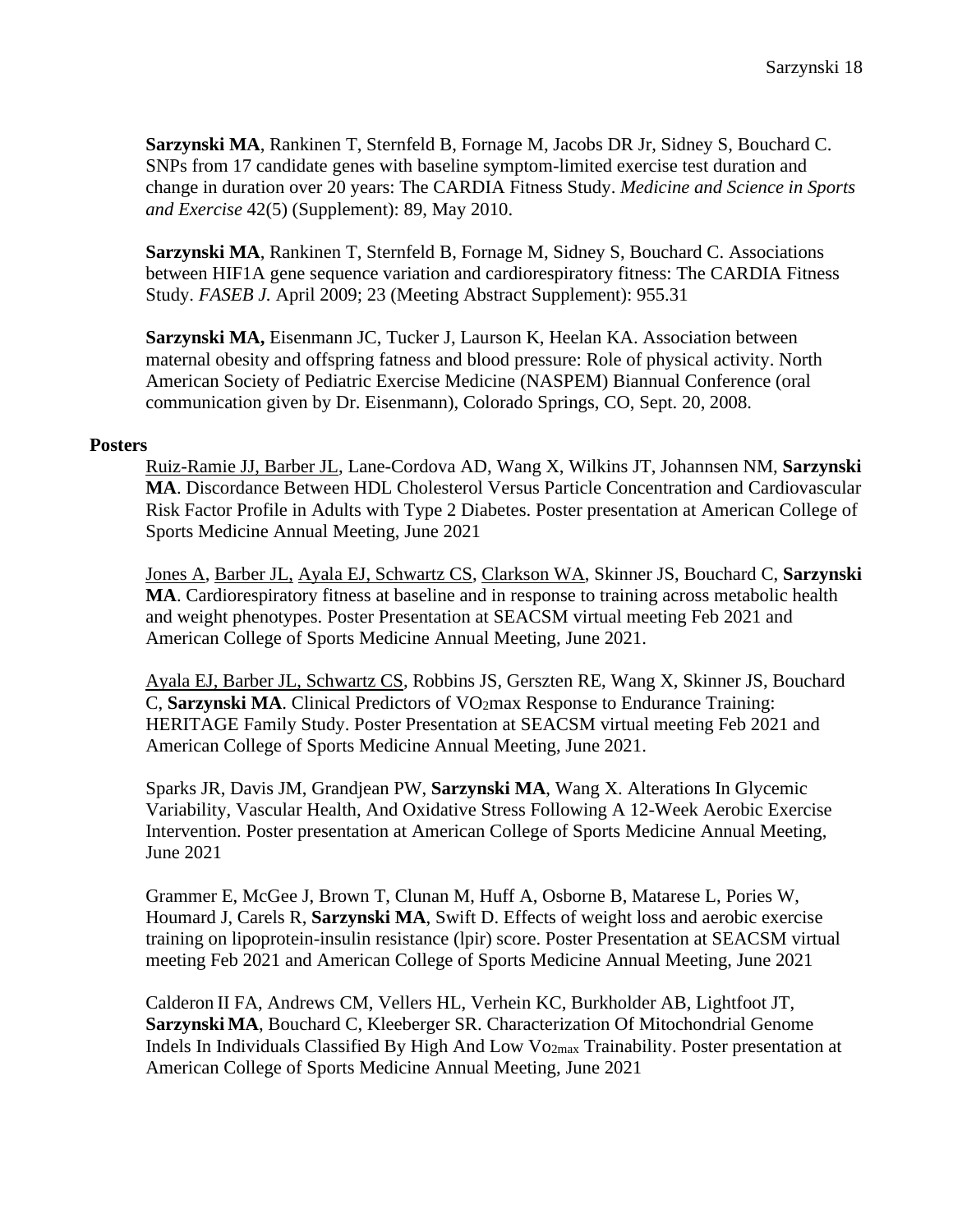Barber JL, Cai G, Robbins JS, Rao P, Gerszten RE, Bouchard C, **Sarzynski MA**. Proteomic Predictors of High-Density Lipoprotein Cholesterol Response to Regular Exercise. Poster Presentation at the American Heart Association Epi/Lifestyle Scientific Sessions, May 2021

Takeshita L, Davidsen PL, Herbert JM, Antczak P, Hesselink MKC, Schrauwen P, Rice TK, Weisnagel SJ, Bergman RN, Rao DC, Robbins JM, Gerszten RE, Ghosh S, **Sarzynski MA**, Bouchard C, Falciani F. Genomics and transcriptomics landscapes associated to changes in insulin sensitivity in response to exercise. Presentation at Functional Genomics to Systems Biology EMBL (European Molecular Biology Laboratory) virtual conference, November 2020.

**Sarzynski MA,** Barber JL, Ruiz-Ramie JJ, Robbins JM, Gerszten RE, Leon AS, Rao DC, Skinner JS, Bouchard C. Patterns of high and low response to regular exercise across multiple clinically relevant traits. *Medicine and Science in Sports and Exercise* 2020 52(7S): 480–481.

Flynn RA, Ruiz-Ramie JJ, Johannsen NM, Church TS, **Sarzynski MA**. Effects of Exercise Training on Circulating Branched-Chain Amino Acid and Ketone Levels in Diabetics. Medicine and Science in Sports and Exercise 2020 52(7S):103

Ruiz-Ramie JJ, Lane-Cordova AD, Wilkins JT, Bouchard C, **Sarzynski MA**. Discordance between LDL Cholesterol versus Particle Concentration and the Cardiovascular Risk Factor Profile. Poster presentation at the Southeast Regional American College of Sports Medicine Annual Meeting 2020. *Medicine and Science in Sports and Exercise* 2020 52(7S):421-422

Barber JL**,** Johannsen NM, Kraus WE, Church TS, **Sarzynski MA**. Effects of Aerobic and Resistance Training on the Lipoprotein Subclass Profile in Type 2 Diabetics. Poster Presentation at the Southeast American College of Sports Medicine annual meeting, Jacksonville, FL, Feb 14, 2020.

Barber JL, Smoker BA, Bouchard C, Olivier M, **Sarzynski MA** (presenter). Comparison of HDL and whole plasma proteomes. Poster presentation at HDL International Workshop, Valencia, Spain Sept. 26, 2019.

Ruiz-Ramie JJ, Bouchard C, **Sarzynski MA** (presenter). Association of Cardiovascular Disease Risk Factors with Discordance of HDL Cholesterol Versus Particle Concentration in the HERITAGE Family Study. Poster presentation at HDL International Workshop, Valencia, Spain Sept. 26, 2019.

Sparks JR, Durstine JL, Youngstedt SD, Porter RR, **Sarzynski MA**, Wang X. Sleep Restriction during 8-Week Calorie Restriction on Physical Activity and Lipoprotein Particle Concentrations and Sizes. Poster presentation at the 2019 ACSM Annual Meeting, Orlando, FL

**Sarzynski MA**, Ruiz-Ramie JJ, Barber JL, Robbins JM, Clish CB, Gerszten RE, Barupal DK, Showalter MR, Fiehn O, Bouchard C. Exercise Alters the Plasma Lipidomic Profile. Poster presentation at AHA's Vascular Discovery: From Genes to Medicine 2019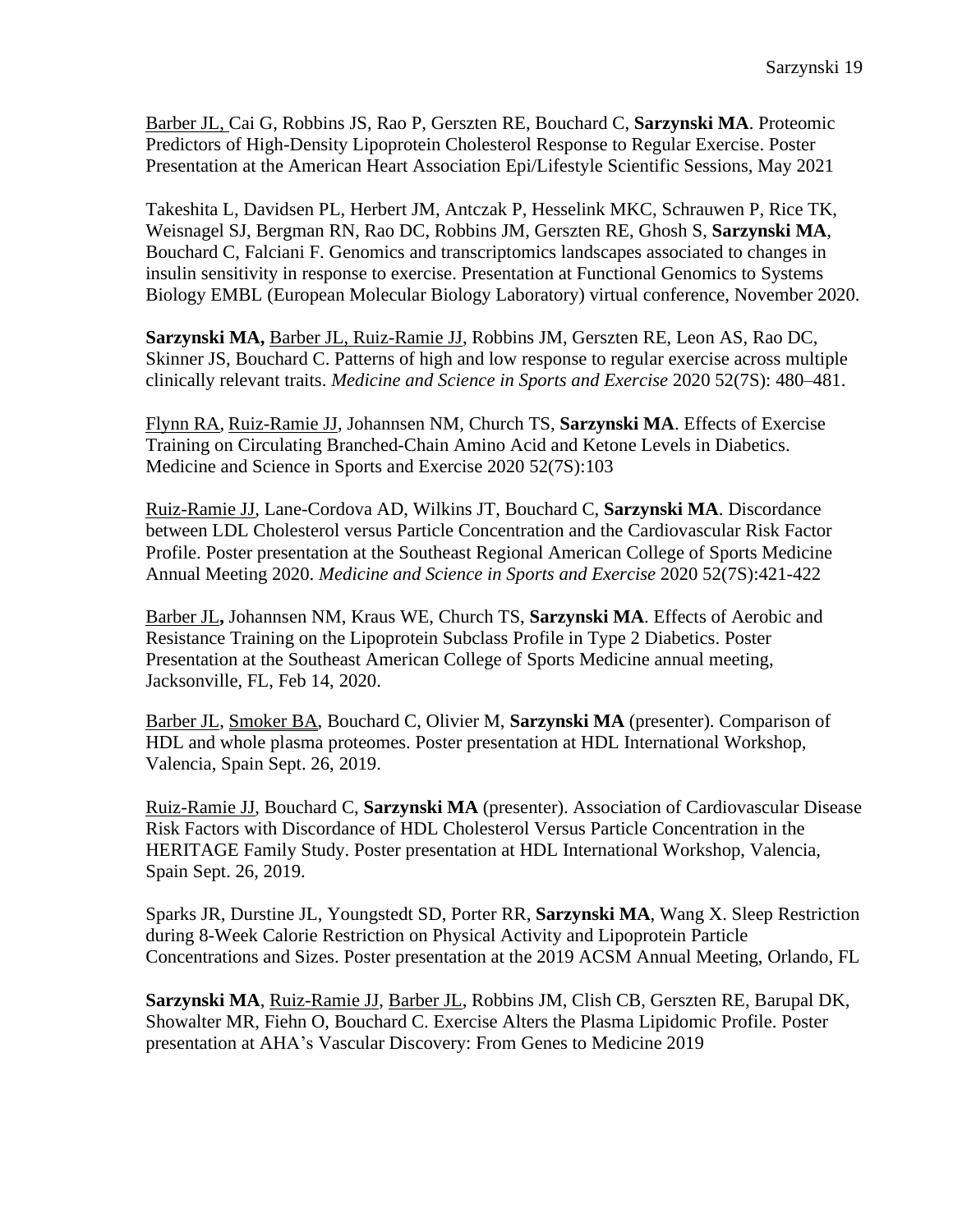Barber JL, Ruiz-Ramie JJ, Clarkson WA, Olivier M, Bouchard C, Rohatgi A, **Sarzynski MA**. Association of Exercise-Induced Changes in Cholesterol Efflux Capacity with Changes in the HDL Proteome. AHA's Vascular Discovery: From Genes to Medicine 2019, Boston, MA

Pope BS, Ruiz-Ramie JJ, Barber JL, Lane-Cordova AD, Lloyd-Jones DM, Carnethon M, Lewis CE, Schreiner PJ, Bancks MP, Sidney S, **Sarzynski MA**. Association of Cardiovascular Health Trajectories and Cardiorespiratory Fitness: The CARDIA Study. Poster presentation at the American College of Sports Medicine National Meeting 2019.

Ghosh S, **Sarzynski MA**, Bouchard C. Genetics of Intrinsic Cardiorespiratory Fitness, A Regulator Of Obesity-Related Cardiovascular Risk. The Obesity Society Annual Meeting, Nashville, TN 2018.

Barber JL, Zellers KN, Barringhaus KG, Bouchard C, Spinale FG, **Sarzynski MA**. The Effects of Exercise Training on Cardiovascular-related Circulating MicroRNAs. Poster presentation at Integrative Biology of Exercise Conference, San Diego, 2018.

Baird JF, Gaughan ME, Saffer HM, **Sarzynski MA**, Herter TM, Fritz SL, Den Ouden DB, Stewart JC. The Effect of Exercise Intensity on the Kinematics of Reach Performance and Brain-Derived Neurotrophic Factor. Poster presentation at the American College of Sports Medicine Annual Meeting, Minneapolis, MN, 2018.

**Sarzynski MA**, Barupal DK, Showalter MR, Barber JL, Ruiz-Ramie JJ, Bouchard C, Fiehn O. Changes in the HDL Lipidome With Regular Exercise: a Pilot Study. Poster presentation at AHA ATVB 2018 Scientific Sessions.

Ruiz-Ramie JJ, Barber JL, Lloyd-Jones DM, Lane-Cordova AD, Gross M, Rana JS, Sidney S, Jacobs DR, **Sarzynski MA**. Cardiovascular Health is Associated with Incidence of Elevated C-Reactive Protein over 18 Years of Follow-up: The Coronary Artery Risk Development in Young Adults Study. Poster presentation at AHA Epi Lifestyle 2018 Scientific Sessions

Swift DL, **Sarzynski MA**, McGee JE, Barefoot SG, Brophy P, Nevels TR, Lutes LD, Houmard JA. Effects of Exercise Training and Increasing Non-Exercise Physical Activity on Lipoprotein Subclass and Size: Results from the I-CAN Study. Poster presentation at the AHA Cardiovascular Disease, Epidemiology and Prevention / Lifestyle and Cardiometabolic Health 2018 Scientific Sessions in New Orleans, LA

Baird JF, Gaughan ME, Saffer HM, **Sarzynski MA**, Herter TM, Fritz SL, Den Ouden DB, Stewart JC. The effect of energy-matched exercise intensity on brain-derived neurotrophic factor and motor learning. Society for Neuroscience Annual Meeting, Washington D.C., November 2017.

Barber JL, Ross LM, Sui X, Blair SN, **Sarzynski MA**. Change in Cardiorespiratory Fitness and Ideal Cardiovascular Health in the Aerobics Center Longitudinal Study. Poster presentation at the American College of Sports Medicine Annual Meeting, Denver, CO. June 1, 2017.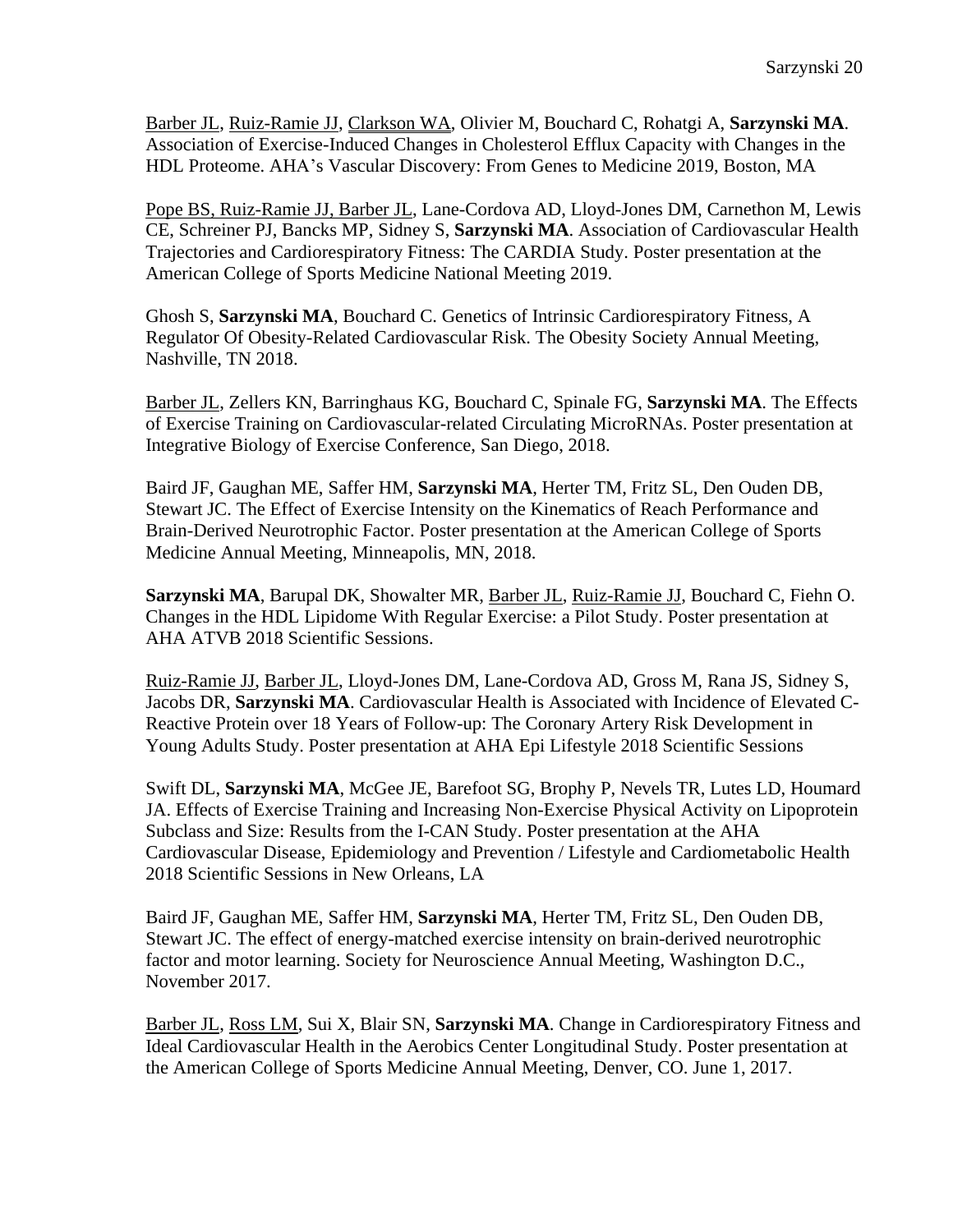Grieve GL, Clennin M, McLain AC, Hauret KG, Jones BH, **Sarzynski MA**, Bornstein DB. Distribution Of Cardiorespiratory Fitness Levels Of US Army Recruits From 2010-2013 By State. Poster presentation at the American College of Sports Medicine Annual Meeting, Denver, CO. May 31, 2017.

Grieve GL, McFaddin TJ, Dopp AJ, Netto AL, Ritchie JS, **Sarzynski MA**, Drenowatz C. The effects of exercise mode and intensity on exercise energy expenditure and EPOC. Poster presentation at the 2017 SEACSM Scientific Sessions in Greenville, SC.

Miller KE, Martz DC, Stoner C, Jowers A, Taheri ML, **Sarzynski MA**, Wilkinson LW, Plaisance EP. Efficacy of an individualized telephone-based medical nutrition program on blood lipid and lipoprotein metabolism: results from Our Healthy Heart. Poster presentation at the Southeast Chapter of ACSM Annual Meeting 2017.

**Sarzynski MA**, Slentz CA, Apolzan JW, McGarrah RW, Harris M, Church TS, Martin CK, Kraus WE, Rohatgi A. High-amount and High-intensity Exercise Training Improves HDL Cholesterol Efflux Capacity. Poster presentation at the AHA Arteriosclerosis, Thrombosis and Vascular Biology 2016 Scientific Sessions in Nashville, TN.

**Sarzynski MA,** Drenowatz, Demello M, Hand GA, Blair SN. Differences in Peak METs Calculated Using Standard METs or RMR in Normal and Overweight/Obese Adults. Poster presentation at the ACSM Annual Meeting 2016 in Boston, MA.

**Sarzynski MA**, Church TS, Hagberg JM, Landers-Ramos R, Leon AS, Rao DC, Seip RL, Skinner JS, Thompson PD, Wilund KR, Bouchard C. Effects of Regular Endurance Exercise on GlycA: Results Across Four Exercise Training Studies. Moderated poster presentation at AHA Cardiovascular Disease, Epidemiology and Prevention / Lifestyle and Cardiometabolic Health 2016 Scientific Sessions in Phoenix, AZ.

**Sarzynski MA**, Rankinen T, Burton J, Mikus CR, Blair SN, Church TS, Després JP, Hagberg JM, Kraus WE, Leon AS, Rao DC, Seip RL, Skinner JS, Slentz CA, Thompson PD, Wilund KR, Bouchard C. Regular exercise improves the lipoprotein subclass profile determined by nuclear magnetic resonance: meta-analysis of 10 exercise training intervention groups. Poster presentation at AHA Cardiovascular Disease, Epidemiology and Prevention / Lifestyle and Cardiometabolic Health 2015 Scientific Sessions in Baltimore, MD.

Rankinen T, **Sarzynski MA**, Sternfeld B, Sidney S, Bouchard C. Genetic variation in chromosome 8p23.1 is associated with sedentary behavior in humans. Poster presentation at AHA Cardiovascular Disease, Epidemiology and Prevention / Nutrition, Physical Activity and Metabolism 2014 Scientific Sessions in San Francisco, CA.

Rankinen T, Peltonen M, **Sarzynski MA**, Sjöström L, Bouchard C, Carlsson LMS. Insulin secretion-related SNPs are associated with prevalent and incident diabetes in obese bariatric surgery patients. *Medicine and Science in Sports and Exercise* 2012 44(5) (Supplement): 267– 958.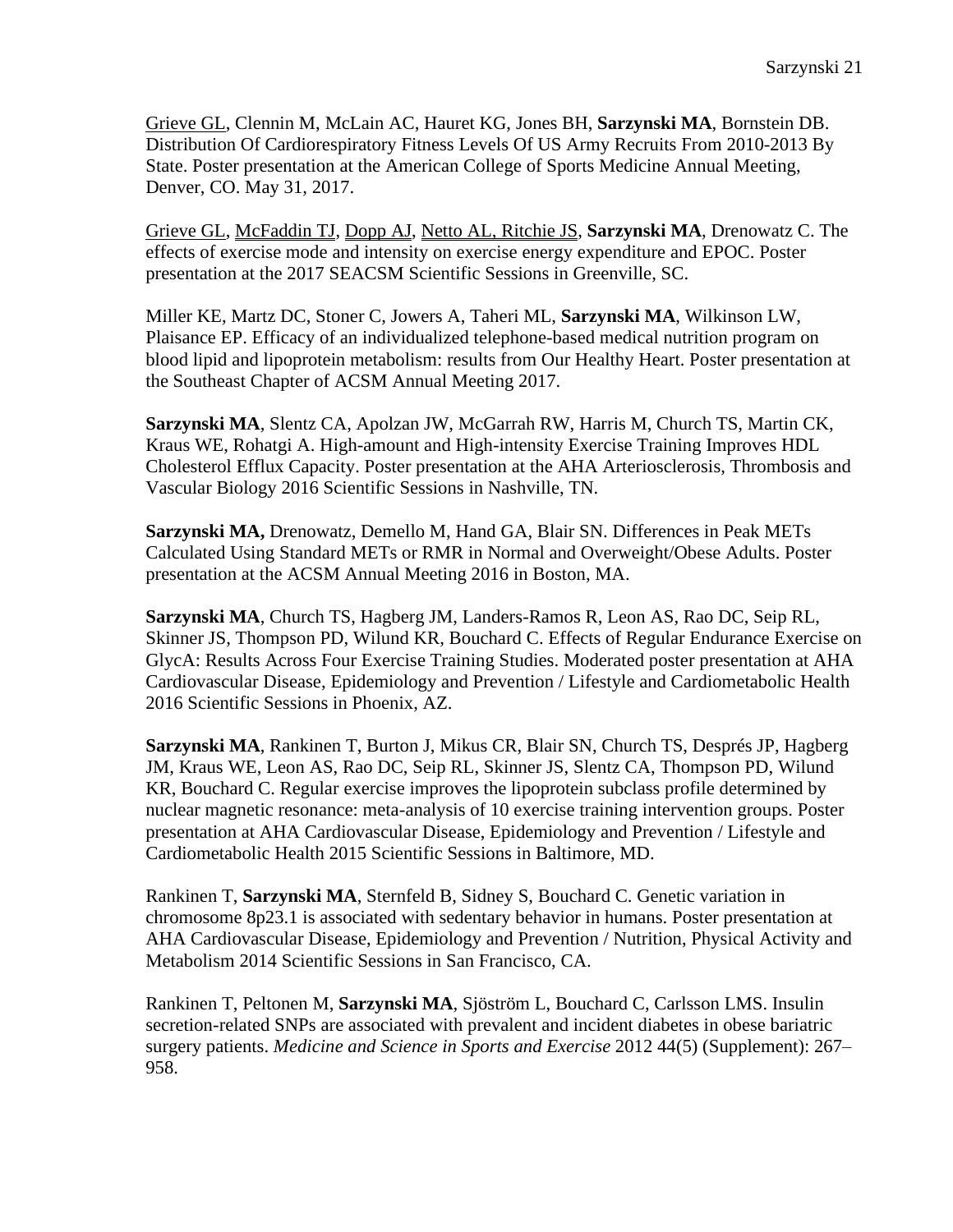Rankinen T, Sun YJ, **Sarzynski MA**, Rice TK, Rao DC, Bouchard C. The heritability of submaximal exercise heart rate response to regular exercise is accounted for by nine SNPs. *Circulation. 2012;125: AP236*

**Sarzynski MA**, Rice TK, Sung YJ, Rao DC, Bouchard C, Rankinen T. Genome-wide Association Study of HDL-C and Hepatic Lipase Activity Responses to Exercise Training in the HERITAGE Family Study. Poster Presentation at the AHA Epidemiology and Prevention / Nutrition, Physical Activity and Metabolism 2011 Scientific Sessions in Atlanta, GA.

**Sarzynski MA**, Rankinen T, Jacobson P, Carlsson B, Carlsson LMS, Sjöström L, Bouchard C. Association of GWAS-based candidate genes with HDL-C levels before and after bariatric surgery in the Swedish Obese Subjects intervention study. *Obesity* 2010; 18(S2): S1-S254.

Rankinen T, Rice T, **Sarzynski M**, Rao DC, Bouchard C. Chromosome 2q37 is associated with hemodynamic training responses: the HERITAGE Family Study. *Medicine and Science in Sports and Exercise* 42(5) (Supplement): 799, May 2010.

**Sarzynski MA**, Eisenmann JC, Heelan KA, Glenn K. The Association between ACE I/D genotype, physical activity, and blood pressure in young children. *Medicine and Science in Sports and Exercise* 40(5) (Supplement) 1:S182, May 2008.

Eisenmann JC, **Sarzynski MA**, Heelan KA, Glenn K, Rothschild M. ACE I/D genotype, adiposity, and blood pressure in children. *Medicine and Science in Sports and Exercise* 40(5) (Supplement) 1:S182, May 2008.

**Sarzynski MA,** Frey JC, Womack CJ, Pivarnik JM. Effects of physical and training characteristics on marathon performance. *Medicine and Science in Sports and Exercise* 39(5) (Supplement): S208, May 2007.

Knous JL, **Sarzynski MA**, Carpenter RL, Womack CJ. Fibrinolytic response in relation to exercise intensities centered around lactate threshold. *Medicine and Science in Sports and Exercise* 39(5) (Supplement): S3, May 2007.

Carpenter RL, Lemmer JT, Francis R, Knous JL, **Sarzynski MA**, Womack CJ. Muscle expression and plasma changes of tPA and PAI-1 with acute maximal aerobic exercise. *Medicine and Science in Sports and Exercise* 39(5) (Supplement): S7, May 2007.

# **Media coverage of research**

- New York Times article about our 2021 Nature Metabolism paper by Gretchen Reynolds titled "The Best Type of Exercise? A Blood Test Holds Clue", Posted June 9, 2021
	- o <https://www.nytimes.com/2021/06/09/well/move/exercise-blood-test.html>
- CARDIA Polygenic risk paper: What Matters More for Obesity Risk, Genes or Lifestyle?
	- o [https://www.webmd.com/diet/obesity/news/20200108/what-matters-more-for-obesity](https://www.webmd.com/diet/obesity/news/20200108/what-matters-more-for-obesity-risk-genes-or-lifestyle#1)[risk-genes-or-lifestyle#1](https://www.webmd.com/diet/obesity/news/20200108/what-matters-more-for-obesity-risk-genes-or-lifestyle#1)
- Nature Medicine liquid biopsy paper, numerous articles posted December 2019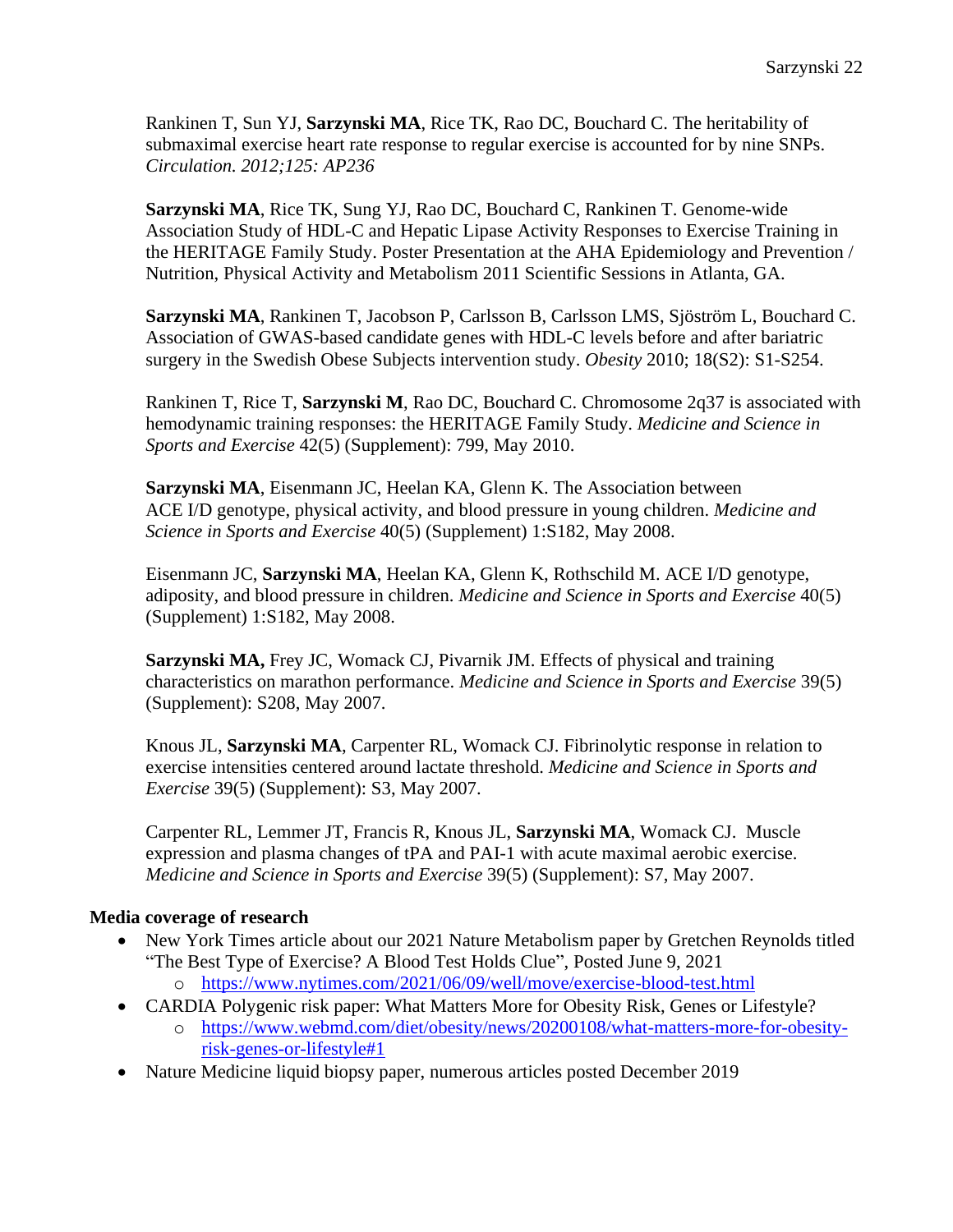- o [https://www.dailymail.co.uk/health/article-7747113/Scientists-come-liquid-health](https://www.dailymail.co.uk/health/article-7747113/Scientists-come-liquid-health-check-predict-range-diseases.html)[check-predict-range-diseases.html](https://www.dailymail.co.uk/health/article-7747113/Scientists-come-liquid-health-check-predict-range-diseases.html)
- o [https://medium.com/technicity/what-does-the-new-liquid-health-check-offer-](https://medium.com/technicity/what-does-the-new-liquid-health-check-offer-8514857fcf2c)[8514857fcf2c](https://medium.com/technicity/what-does-the-new-liquid-health-check-offer-8514857fcf2c) Dec 10, 2019
- USA Today article titled "Physically fit recruits for Army are hard to find. Especially in these states". Posted online January 10, 2018
	- o [https://www.usatoday.com/story/news/world/2018/01/10/physically-fit-recruits-army](https://www.usatoday.com/story/news/world/2018/01/10/physically-fit-recruits-army-hard-find-especially-these-states/1016030001/)[hard-find-especially-these-states/1016030001/](https://www.usatoday.com/story/news/world/2018/01/10/physically-fit-recruits-army-hard-find-especially-these-states/1016030001/)
- American Heart Association News report titled "Study: Unfit U.S. Army recruits may pose threat to military readiness". Posted online January 10, 2018
	- o <https://news.heart.org/unfit-u-s-army-recruits-may-pose-threat-to-military-readiness/>
- New York Times piece on Adverse Response to Exercise paper by Gina Kolata titled "For Some, Exercise May Increase Heart Risk". Posted May 30, 2012
	- o <https://well.blogs.nytimes.com/2012/05/30/can-exercise-be-bad-for-you/>

# **SERVICE**

# **Professional Service**

*Grant reviewer*

- Grant reviewer for Texas A&M Huffines Institute for Sports Medicine and Human Performance Faculty Research Seed Grant Program, July 2021
- Ad hoc reviewer for NIH Cancer, Heart, and Sleep Epidemiology Panel A (CHSA) study section, June 28-29, 2021
- Grant reviewer for KU Leuven, Belgium (Katholieke Universiteit Leuven), March 2021
- Ad hoc reviewer for NIH Cancer, Heart, and Sleep Epidemiology Panel A (CHSA) study section, Feb 25-26, 2021

# **University Service**

- Mentor for UofSC PROPEL Bootcamps for accelerating NIH awards, 2021 2022
- Magellan Scholar grant reviewer, 2020
- Judge for poster competition for CAM/COBRE EAC meeting, 2019
- Reviewer for USC ASPIRE grant program, 2018 present
	- o ASPIRE I, 2018
	- o ASPPIRE II, 2019, 2020
- Reviewer for USC SPARC Graduate Research Grant program,  $2016 2018$

• Discover USC Graduate Student Poster Reviewer, 2017

*Department of Exercise Science Committee Memberships*:

- Chair, EXSC Search Committee, Univ. of South Carolina,  $2019 2020$
- Member, EXSC Chair Search Committee, Univ. of South Carolina,  $2018 2019$
- Judge for EXSC quiz bowl,  $2018 2019$
- PhD Graduate Director and PhD Admissions & Curriculum Committee Chair, 2017 2021
- Executive Committee, Univ. of South Carolina, 2016 2017
- Arnold Childhood Obesity Initiative,  $2016$  present
- Masters Program Task Force, Univ. of South Carolina, 2016 2017
- Faculty Asst/Assoc. Professor Search Committee, Univ. of South Carolina, 2016 2017
	- o Committee responsible for three tenure-track hires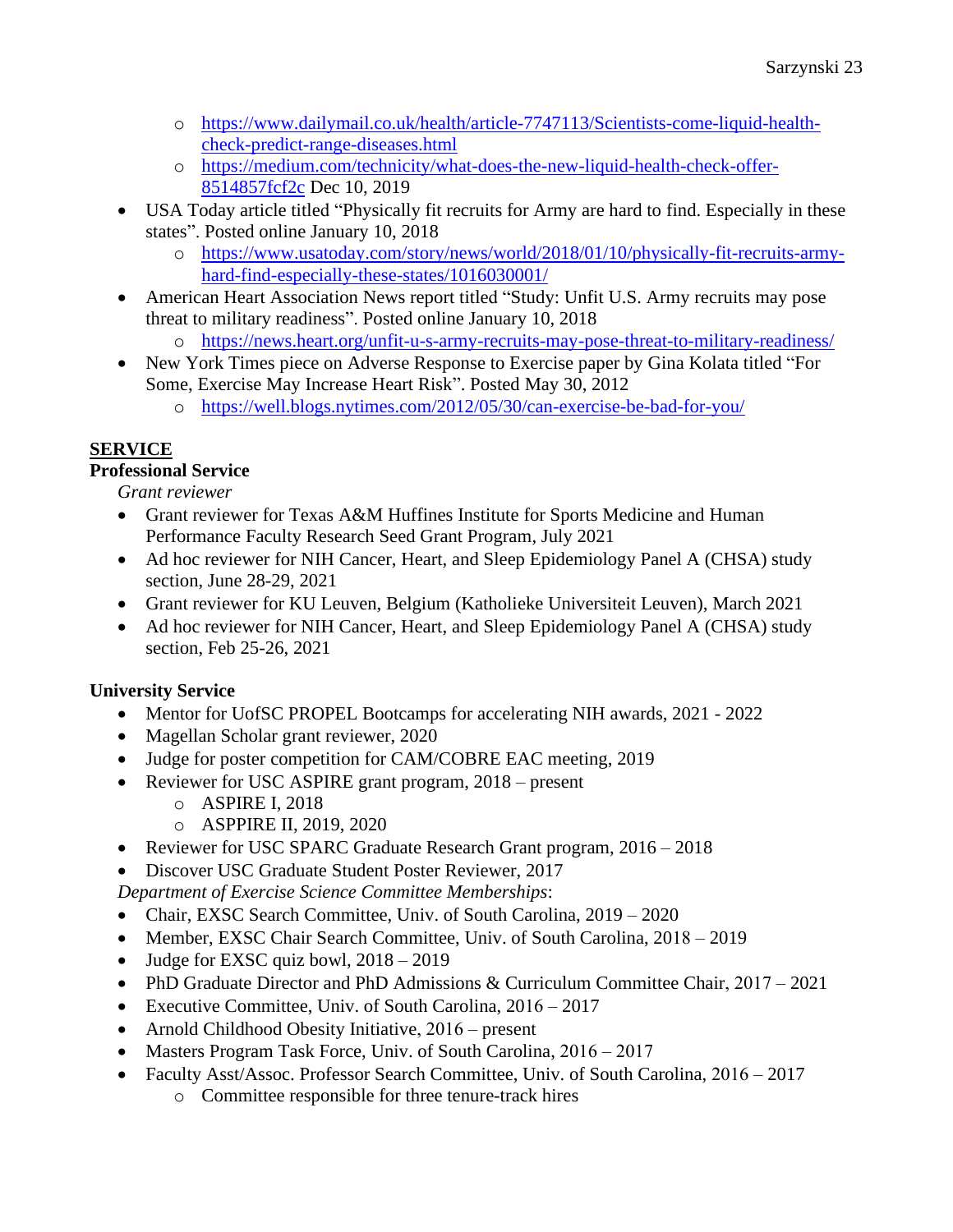## **Manuscript Reviewing Activities**

• Peer Reviewer for Professional Journals: *American Journal of Epidemiology; Applied Physiology, Nutrition, and Metabolism; Cardiovascular Diabetology; Circulation; Circulation: Cardiovascular Genetics; Diabetologia; European Journal of Applied Physiology; European Journal of Sport Science; Experimental Physiology; Journal of American Heart Association; Journal of Applied Physiology; Journal of Clinical Lipidology; Journal of Human Hypertension; Journal of Lipid Research; Journal of Sport and Health Science; Life Sciences; Lipids; Lipids in Health and Disease; Medicine and Science in Sports and Exercise; New England Journal of Medicine; Nutrition, Metabolism & Cardiovascular Diseases; Obesity; Pediatric Exercise Science; Physiological Genomics; Sports Medicine; The Physician and Sports Medicine*

## **Professional Society Activities**

- Membership & Communications Committee of the American Heart Association Lifestyle and Cardiometabolic Health Council. 2014 – 2020
- ACSM's Fit Society Page® Newsletter Editorial Board Committee, 2017 2018
- Served on early career panel titled "Transitioning from Fellow to Faculty: Navigating the Job Search, Interviews, Negotiations, and More" at the American Heart Association's Epidemiology and Prevention, Lifestyle and Cardiometabolic Health (Epi/Lifestyle) 2016 Scientific Sessions. March 3, 2016
- Abstract Reviewer for Genetics, American College of Sports Medicine Annual Meeting, 2015 present
- Abstract Reviewer, Southeast Chapter of American College of Sports Medicine Annual Meeting 2016, 2015
- Session Chair, Genetics Slide (E-19), ACSM Annual Meeting 2014
- Abstract Reviewer, American Heart Association: EPI/NPAM Scientific Sessions 2013 present

# **Outreach Activities**

- Host of Behavioral-Biomedical Interface Program topic session titled "Challenges to Journal" Article Publishing, University of South Carolina Jan. 26, 2021.
- Interview with Today's Dietitian February 21, 2019
	- o <https://www.todaysdietitian.com/newarchives/0519p36.shtml>
- Science Fair Judge
	- o SC Regional II Science Fair, 2019
	- o Baton Rouge Magnet High School, Baton Rouge, LA, 2012 & 2013
	- o Kenilworth Science & Technology Charter School, Baton Rouge, LA, 2012
	- o Glasgow Middle School, Baton Rouge, LA, 2011
- Interview with BYU Radio "Can DNA Really Give You a Personalized Diet and Exercise Plan?", November 6, 2018.
	- o [https://www.byuradio.org/episode/1e199427-ea55-4350-b7cf-](https://www.byuradio.org/episode/1e199427-ea55-4350-b7cf-2bca7ca49591?playhead=5228&autoplay=true)[2bca7ca49591?playhead=5228&autoplay=true](https://www.byuradio.org/episode/1e199427-ea55-4350-b7cf-2bca7ca49591?playhead=5228&autoplay=true)
- Interview with Spartanburg Herald-Journal on benefits/effectiveness of hot yoga. June 9, 2017 <http://www.goupstate.com/news/20170611/feel-heat>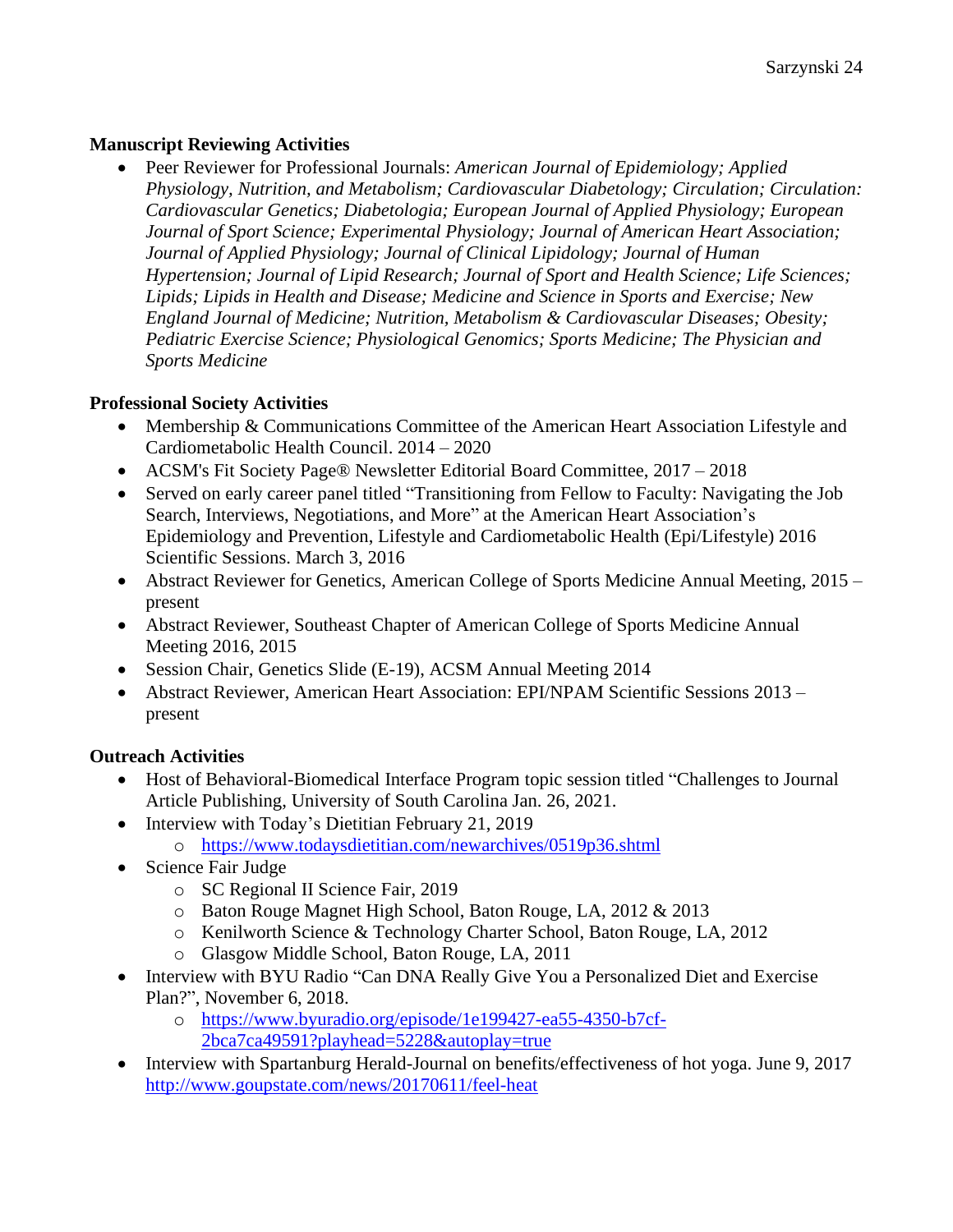- University of South Carolina Dean's Student Advisory Council. Panel member Public Health CV panel discussion. March 15, 2017.
- Interview with Outside Magazine, June 26, 2016. Published as online article on June 27, 2016, "The Problem with Genetics-Based Training." <https://www.outsideonline.com/2094271/problem-genetics-based-training>
- University of South Carolina postdoctoral association. Invited speaker for panel on "Research" statements." March 22, 2016.
- Invited speaker, LA CaTS Community Research Advisory Board, Baton Rouge, LA, October 21, 2014
- Mentor (i.e., Big Brother), Big Brothers Big Sisters of Southeast Louisiana, 2010
- Faculty advisor, Michigan State University Women's Club Volleyball, 2008
- Invited lecture, Grandparents University. "*Exercise and Your Heart: What happens and how it works!"* June 2007. Michigan State University, East Lansing, MI.
- Cardiorespiratory fitness and body composition testing
	- o East Lansing school district: Assessed cardiorespiratory fitness, body composition, flexibility, blood pressure, and strength in elementary and junior high school students pre and post intervention using Fitnessgram®, 2005-2008
	- o Division I college athletes: Men's and women's basketball, ice hockey, football, men's and women's cross-country, and women's crew, 2004-2008

# **TEACHING EXPERIENCE**

## **University Courses taught**

**University of South Carolina** (All within Department of Exercise Science)

- Physiology of Exercise, EXSC 780, 3 credits (Fall 2016, 2017, 2018, 2019, 2020, 2021) o Taught course online Fall 2020
- How to Bust an Exercise Myth: Evidence-Based Practice in Exercise Science, EXSC 555, 3 credits (Spring 2017, 2018)
- Genetics in Health Sciences, EXSC 755, 3 credits (Spring 2019, 2020, 2021)
	- o Taught online course for HBKU Master's program based in Qatar, Spring 2021
- Undergraduate Exercise Science Practicum, EXSC 444 (under my supervision: worked in my laboratory or assisted with clinical trial)
	- o Fall 2016: Andrew Dopp (3 credits, 10 hrs/week)
	- o Spring 2016: Jacob Barber (9 credits, 30 hours/week), Lois Buist and Caitlin Cramer (3 credits, 10 hours/week each)
	- o Summer 2017: Rama Hassouneh (6 credits, 20 hrs/week each)
	- o Fall 2017: William (Alex) Clarkson, (6 credits, 20 hrs/week each)
	- o Spring 2017: Haley Trapuzzano (6 credits, 20 hrs/week each)
- Independent Study, EXSC 499
	- "Energy Expenditure Variability by Exercise Type"
	- o Fall 2016: Taylor McFaddin, Alexandrea Netto (3 credits each)
	- o Spring 2017: Jackson Ritchey (3 credits)
	- "HDL Function and Exercise"
	- o Summer 2017: Kaitlyn Muscarella (3 credits)
	- o Fall 2017: Rama Hassouneh (3 credits)
	- "Epigenetics of Body Weight"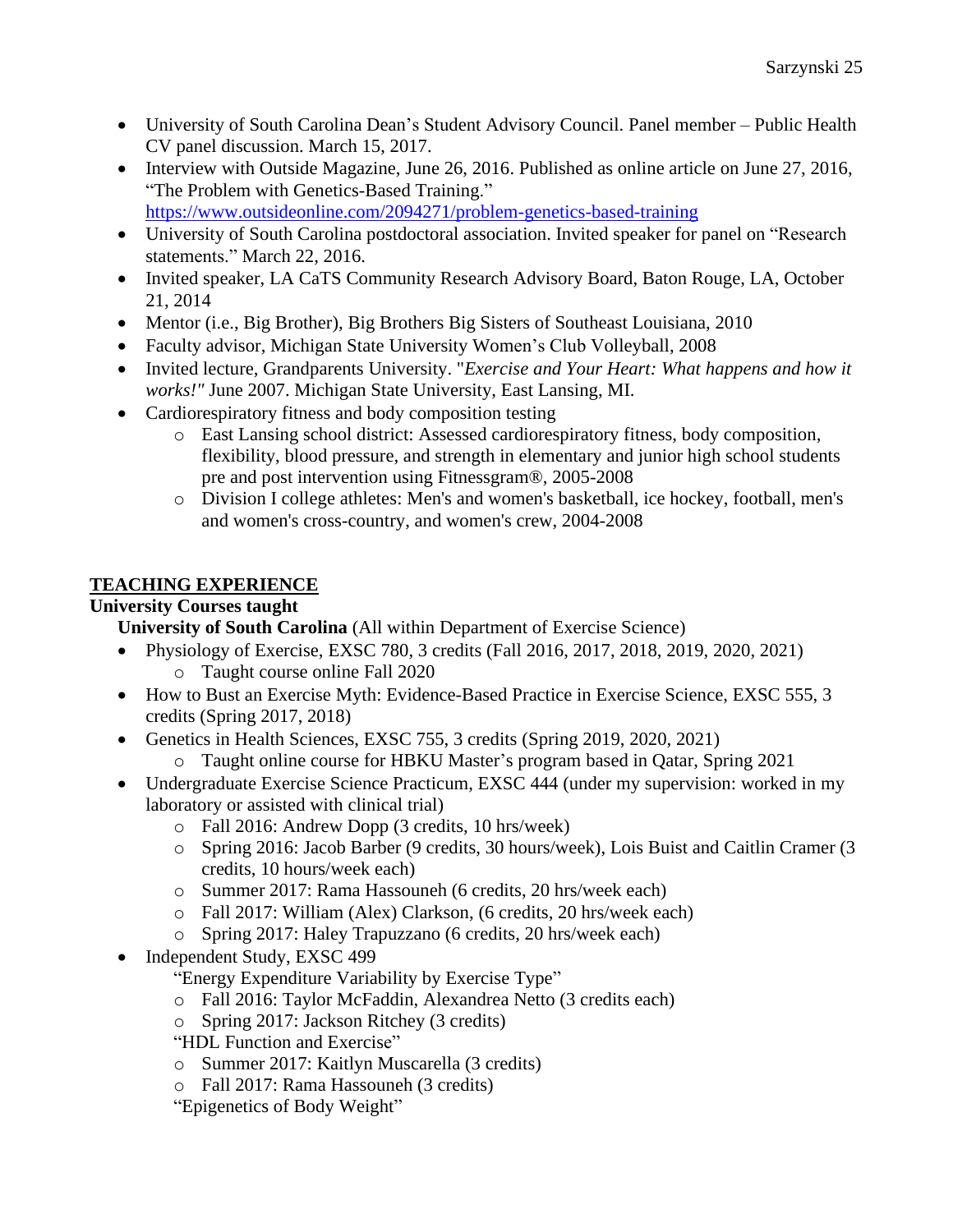- o Spring 2020: Andrew Hendrix (3 credits)
- Independent Study, EXSC 790
	- o Fall 2019: Ryan Flynn, "Type 2 Diabetes: Clinical Trials and Risk Factors"
	- o Fall 2017: George Grieve, "Quantile regression of fitness and injuries in Army recruits" (1 credit)
	- o Spring 2017: Jonathan Ruiz-Ramie, "HDL Function and Exercise" (3 credits)
	- o Summer 2017: Anthony Bixler (1 credit) and George Grieve (3 credits), "Energy Expenditure Variability by Exercise Type"
- Beyond the Classroom- Honors Undergraduate Research, SCHC 497
	- o Fall 2018: Brice Smoker (3 credits)
	- o Fall 2017: Milaan Shah (3 credits)
- Honors Senior Thesis, SCHC 499
	- o Fall 2019 (4 credits) & Spring 2020 (5 credits): Brice Smoker

#### **Michigan State University** (2004-2007: All within the Department of Kinesiology) *Lead Instructor*:

- Exercise Physiology, KIN 310
- Laboratory Experiences in Exercise Physiology, KIN 411
- Applied Human Anatomy Laboratory (cadaver based), KIN 217
- The Healthy Lifestyle, KIN 121
- Various Activity Classes: Racquetball, Volleyball, Weight Lifting, General Conditioning

# *Teaching Assistant*:

• Applied Human Anatomy, KIN 216

# **Invited Lectures**

- Cardiovascular Disease Epidemiology, EPID 744 (graduate class). "Lipoprotein Disease Epidemiology: Does Genetic Epidemiology add to the story?". Department of Epidemiology and Biostatistics, Arnold School of Public Health, University of South Carolina, Columbia, SC.
	- o April 9, 2019
	- o March 31, 2021
- "Using omics to better understand exercise trainability". Invited lecture and journal club at Dept. of Health & Exercise Science, Colorado State University, March 12, 2021.
- Physical Activity and Health: Epidemiology, Research and Practice; EXSC 700/882 (graduate class). "Lipids, Lipoproteins, and Physical Activity". February 25, 2016. Department of Exercise Science, University of South Carolina, Columbia, SC.
- Physical Activity and Health: Epidemiology, Research and Practice; EXSC 700/882 (graduate class). "Sedentary behavior and health". February 16, 2016. Department of Exercise Science, University of South Carolina, Columbia, SC.
- Physical Activity and Health: Epidemiology, Research and Practice; EXSC 700/882 (graduate class). "Physical Activity Measurement in Epidemiologic Research". February 11, 2016. Department of Exercise Science, University of South Carolina, Columbia, SC.
- Applied Exercise Physiology, PE 755 (graduate class). "*Latest research in exercise genomics*." July 16, 2015. South Dakota State University (remotely via video conference).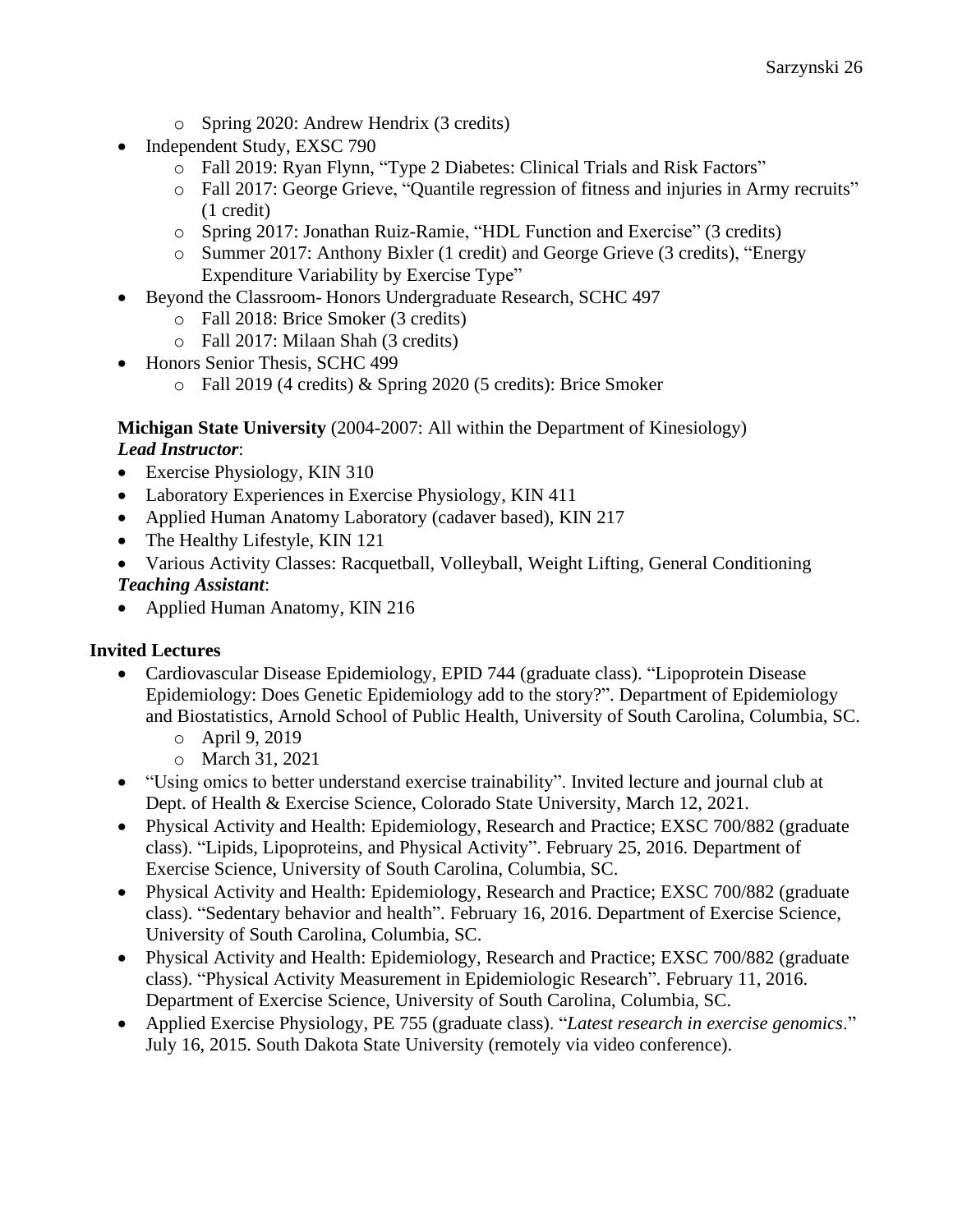- Fundamentals of Clinical Trials in Exercise Science. "Dose-Response to Exercise in Women (DREW) trial results & discussion". EXSC 555, November 3, 2015. University of South Carolina, Columbia, SC.
- Lifecourse in Exercise Physiology (Graduate class)*.* "*Genetics of Pediatric Exercise Science*." KIN 814, November 17, 2008. Michigan State University, East Lansing, MI.

## **MENTORING/ADVISING**

# **Graduate Students**

## **Ph.D.:**

*Past (graduation date, dissertation title, present position)*

- Leanna Ross, October 2017, The association of changes in cardiorespiratory fitness with changes in cardiometabolic risk factors, Current NIH T-32 postdoctoral fellow at Duke Molecular Physiology Institute, Duke University School of Medicine
- George Grieve, May 2018, The effects of exercise mode and intensity on energy expenditure during and after exercise in resistance trained males, Assistant Professor, Department of Health and Human Performance, The Citadel
- Jonathan Ruiz-Ramie, May 2020, Lipoprotein discordance: Associations with diabetes, metabolic syndrome, and response to exercise, Assistant Professor, Department of Kinesiology, Augusta University
- Chelsea Larsen, May 2020 (secondary mentor for NIH T-32), Piloting a smartphone-based sedentary behavior reduction intervention for adults with overweight or obesity: Take a STAND 4 Health

## *Current (training start date)*

- Jacob Barber, August 2018
- Prasun Dev, August 2021

# **Master's:**

*Past (graduation date, thesis title, present position)*

- Jacob Barber August 2018, The Effects of Exercise Training on Cardiovascular-related Circulating MicroRNAs, PhD student at UofSC
- Ryan Flynn, August 2020, The Effects of Exercise Training Modality on Circulating Branched-Chain Amino Acid and Ketone Levels in Diabetics, PhD student at Penn State
- Emanuel Ayala, December 2021, Modifiable Clinical Predictors of VO<sub>2</sub>max Response to Endurance Training: HERITAGE Family Study

# *Current (training start date, thesis title)*

- Joshua Hawkins, August 2020
- William (Alex) Clarkson, January 2021
- Alec Kass, August 2021

## **Graduate Student Fellowships & Awards**

• Graduate Scholar in Aging Research Award (\$1,000), UofSC Arnold School of Public Health Office for the Study of Aging – Prasun Dev 2021-2022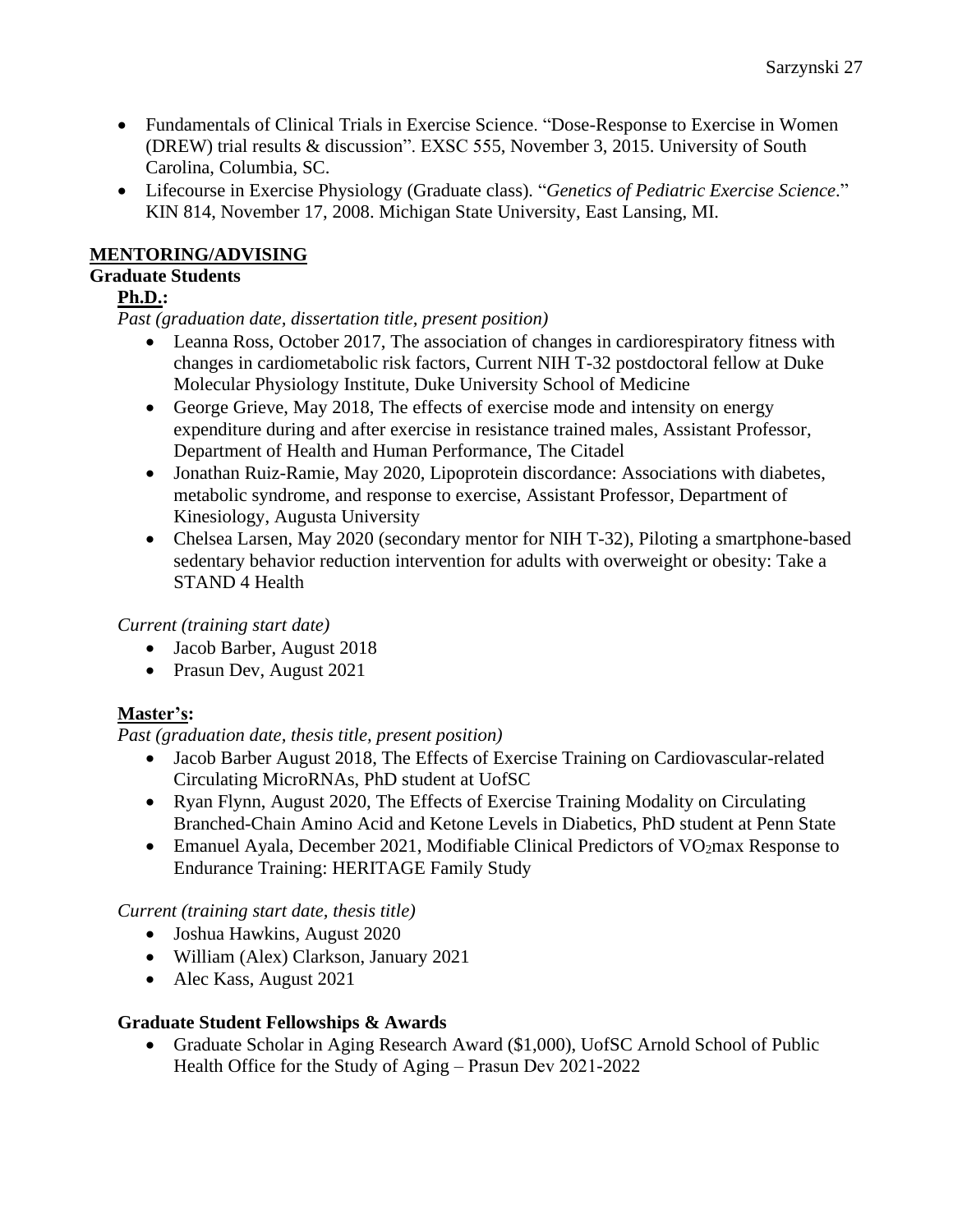- NIH/NIGMS SC INBRE Student Initiated Research Project award (\$3,000) Jacob Barber, 2021-2022
- Department of Exercise Science Outstanding Master's Student Award Emanuel Ayala, 2021
- Honorable mention, American Kinesiology Association's National Masters Scholar Award 2021 ‒ Emanuel Ayala
- AHA Predoctoral Fellowship award (\$63,040) Jacob Barber, 2021-2022
- SPARC Graduate Research Grant (\$5,000) Jacob Barber, 2021
- Southeast American College of Sports Medicine (SEACSM) Doctoral Student Poster Award Finalist, 2021 ‒ Alexis Jones
- Southeast American College of Sports Medicine (SEACSM) Master's Student Poster Award Finalist, 2021 ‒ Emanuel Ayala
- UofSC Graduate Breakthrough Scholar Award Jacob Barber, 2021
- NIH Diversity Supplement Emanuel Ayala (\$123,032), 2020 2022
- EXSC MS Research Scholarship (\$1,000) Ryan Flynn, 2020
- American College of Sports Medicine Leadership and Diversity Training Program Jonathan Ruiz-Ramie, 2018
- Admitted to USC Behavioral-Biomedical Interface Program (NIH T-32 pre-doctoral award) – Jacob Barber, 2018
- Discover USC 1<sup>st</sup> place poster session Jonathan Ruiz-Ramie, 2018
- Department of Exercise Science Outstanding Doctoral Student Award George Grieve, 2018
- Department of Exercise Science Outstanding Master's Student Award Jacob Barber, 2018
- Department of Exercise Science Outstanding Doctoral Student Award Leanna Ross, 2017
- Norman J. Arnold Doctoral Fellowship Award (\$10,000) George Grieve, 2017
- Honorable mention, American Kinesiology Association's National Doctoral Scholar Award 2017 ‒ Leanna Ross
- American College of Sports Medicine Michael Pollack Student Award, 2017 Jacob Barber
- Southeast American College of Sports Medicine (SEACSM) Master's Student Poster Award Finalist, 2017 – Jacob Barber for submission titled "Change in cardiorespiratory" fitness and ideal cardiovascular health in the Aerobics Center Longitudinal Study".
- Norman J. Arnold Doctoral Fellowship Award (\$10,000) Jonathan Ruiz-Ramie, 2016

## **Doctoral Dissertation Committee Membership (by graduation date):**

- 2016 ‒ Jessica Baird, Rehabilitation Sciences
- 2017 ‒ Barbara Szendrei, *International*-Technical University of Madrid
- 2018 ‒ Ryan Porter, Applied Physiology
- 2019 ‒ Brandon VanderVeen, Dennis Fix, Applied Physiology
- 2020 ‒ Chelsea Larsen, Health Aspects of Physical Activity; Joshua Sparks, Applied Physiology
- 2021 ‒ Allison Smith, Athletic Training

## **NIH T-32 Behavioral-Biomedical Interface Program doctoral student laboratory rotations**

- $2021 -$ Alexis Jones (EXSC)
- 2021 ‒ Brittany Crawford (EPI)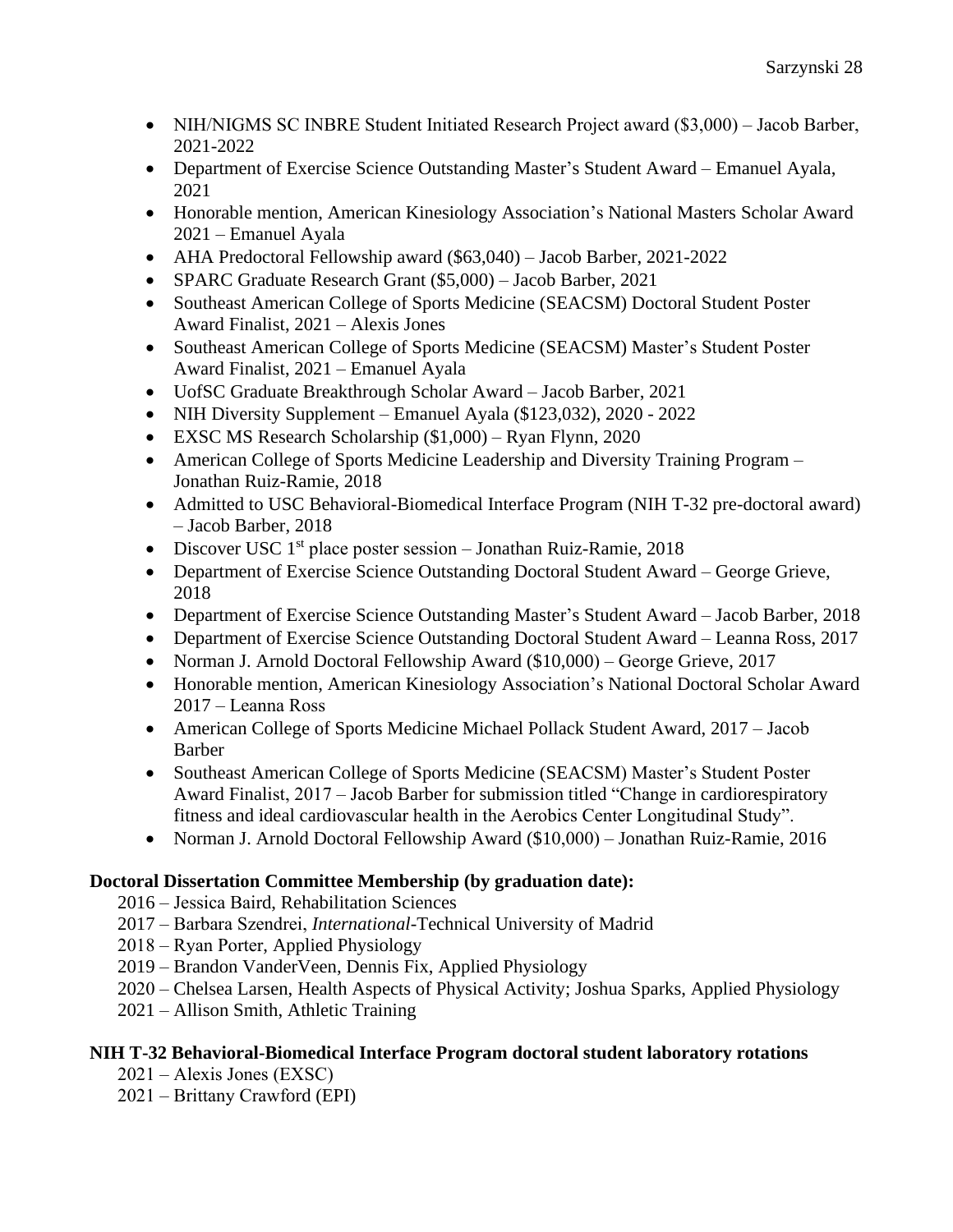#### **Master's Project Supervision**

2017 ‒ Anthony Bixler, Health Aspects of Physical Activity (HAPA), EXSC 798 (3 credits), "Energy Expenditure Variability by Exercise Type".

#### **Doctoral Program of Study Committees**

2020 ‒ Thomas Cardaci

2021 ‒ Morgan Jones, Marnie McLean

#### **Doctoral Comprehensive Examination Committees (Division):**

2016 ‒ George Grieve, Exercise Science (HAPA)

2017 ‒ Brandon VanderVeen (Applied Physiology)

2018 ‒ Joshua Sparks and Dennix Fix (Applied Physiology)

2019 ‒ Ally Smith (Athletic Training)

#### **Doctoral Qualifying Examination Committees (Division):**

2016 ‒ George Grieve, Exercise Science (HAPA); Chelsea Larsen (HAPA)

2017 ‒ Lindsay Decker, Exercise Science (HAPA)

2020 ‒ Harry Cintineo (AP)

#### **Master's Qualifying Examination Committees (Division):**

2016 ‒ Demarcus Heller, Exercise Science (HAPA)

#### **Honors Thesis Chair**

2020 ‒ Brice Smoker, "Association of Body Mass Index Genetic Risk Markers with Body Composition During Adolescence"

#### **Undergraduate Research Assistants: Current and Previous**

Spring 2016 ‒ Jacob Barber, Lois Buist, Caitlin Cramer Fall 2016 – Andrew Dopp Spring 2017 – Emanuel Ayala Summer 2017 ‒ Emanuel Ayala, William Clarkson, Kaitlyn Muscarella Fall 2017 ‒ William Clarkson, Rama Hassouneh, Milaan Shah Spring 2018 ‒ Emanuel Ayala, William Clarkson, Milaan Shah, Brice Smoker Fall 2018 ‒ Brice Smoker, Kathleen (Bailey) Radenbaugh Spring 2019 ‒ Brice Smoker Fall 2019 – Andrew Hendrix, Brice Smoker Spring 2020 ‒ Andrew Hendrix, Brice Smoker Fall 2020 ‒ Andrew Hendrix, Katherine Kerwin, Julianna Tyndall Spring 2021 ‒ Andrew Hendrix, Katherine Kerwin, Julianna Tyndall, Riley Reasons Fall 2021 ‒ Katherine Kerwin, Riley Reasons

#### **Undergraduate Awards**

- Science Undergraduate Research Fellowships (SURF) Program, SC Honors College, \$2000 Riley Reasons, May 2021 ‒ August 2022.
- Magellan Apprentice Award, "The Effects of One vs. Three Sessions of Exercise on